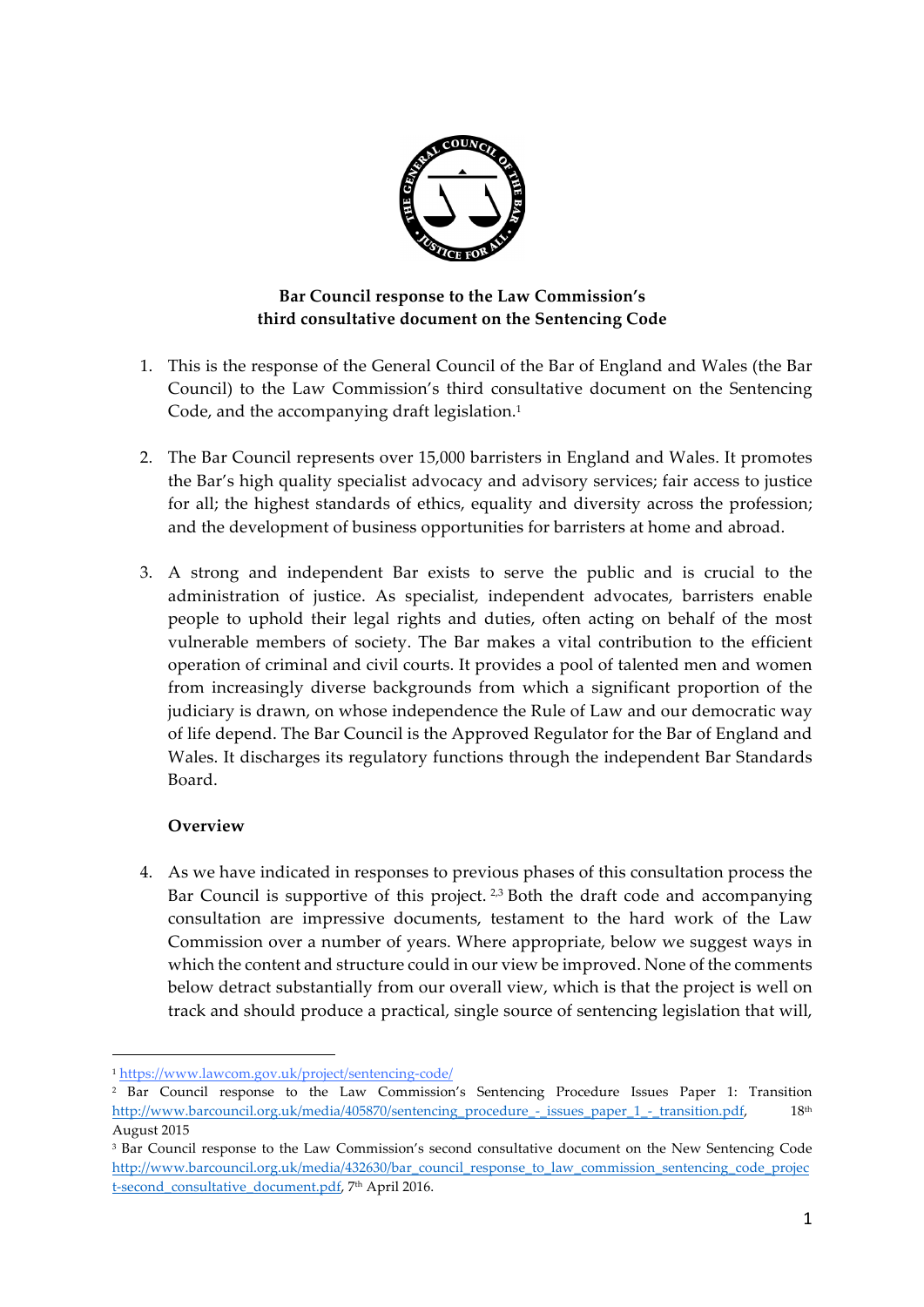in the words of the Law Commission, *"act as the first and only port of call for sentencing tribunals. It will set out the relevant provisions in a clear and logical way, and ensure that all updates to sentencing procedure can be found in a single place."* <sup>4</sup>

5. Before answering the specific consultation questions, we set out below our views on a number of topics that fall outside easy classification as responses to the questions asked.

### The continued role of the common law

6. In our response to the second consultative document, we said as follows:

*"The most substantial and strategic topic that has yet to be grappled with in this consultation is the way in which case law is to be accommodated within [the Sentencing Code]. On the one hand a codification of statute, statutory instrument and statutory guidelines without any explanatory case law may fail to achieve the aim of [the Sentencing Code] as a comprehensive sentencing text. There are countless examples of judgments explaining opaque drafting, resolving statutory errors or contradictions and plugging lacunae. How could a court or practitioner expect to consult a comprehensive text without these resources? On the other hand, during the course of the exercise we have encountered principles purporting to be derived from case law that had been taken out of context, misconstrued or given undue prominence. Many principles that are cited during the sentencing exercise will be balanced with a competing principle, and it is one of the skills of a lawyer and judge to draw out those that are most relevant and distinguish those that do not bear on the matter in hand. We also encountered instances of omission where an explanatory authority might have provided assistance.* 

*"In this phase of the consultation it is not clear to us how the case law is to be approached in the [Sentencing Code]. Undoubtedly the flow of authority from the Court of Appeal is unlikely to dry up after its initial publication. It is a matter that in our view requires urgent consideration. Our preliminary and tentative view is that, as a general proposition, we do not consider it appropriate to codify case law. However, because it will be undoubtedly helpful and in some instances essential to refer to case law which is of substantive importance in understanding the legislation, we consider that it could be cross referenced and contained within an annex to the [Sentencing Code]."*

7. The position of the Law Commission is now clear – see §2.85 onwards:

 

*The decision to enact the Sentencing Code as a consolidation has necessarily restricted our ability to codify certain aspects of sentencing law which are found in the common law […] Any codification of the common law could not be achieved as part of any normal preconsolidation amendment powers and would require a number of specific provisions in a Bill that would go beyond a consolidation. […]*

<sup>4</sup> Quote From https://www.lawcom.gov.uk/a-new-sentencing-code-for-england-and-wales/ when it was announced in July 2015.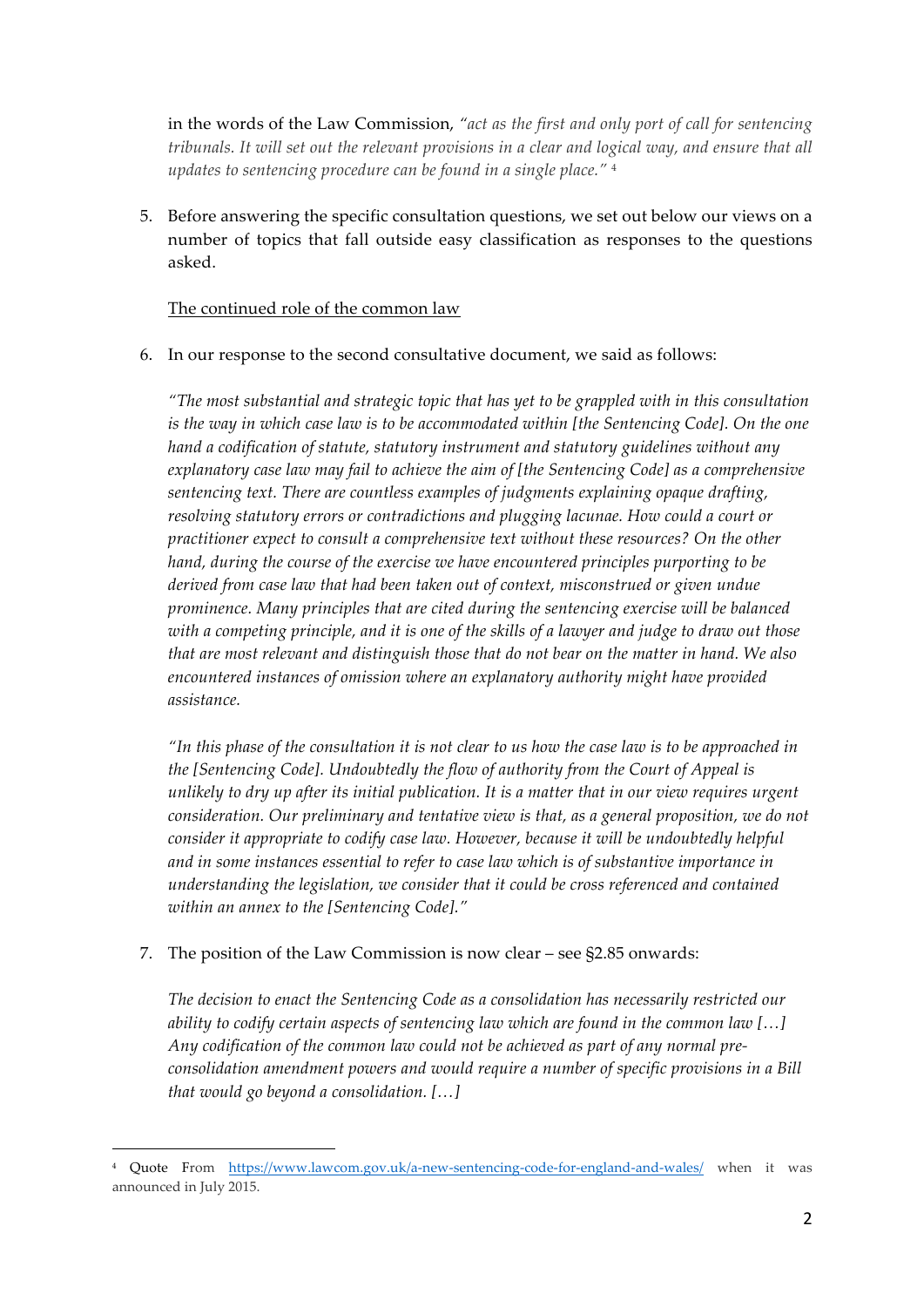8. We appreciate from the consultation paper that including direct signposts to common law rules is not thought possible, for various reasons - the most significant perhaps being that, unless it were drafted with vague language, a statutory provision referring to a common law rule would have the effect of codifying that rule, which would itself amount to a substantial change to the law which would not be possible to execute under the consolidation procedure. We also note that codification by signpost may have the effect of slowing or preventing the development of the law. If a case were to be superseded by new authority and the common law rule in that case ceased to be applicable, the signpost reference would need to be updated. There is no mechanism for future drafters to make that update, nor is there a process by which it would be brought to their attention. A common law signpost therefore introduces a risk that the Sentencing Code may fall into obsolescence. The Law Commission has therefore concluded:

*"For these reasons, we will not be directly referring to common law rules in the Sentencing Code, even by way of nonspecific reference."*

9. We understand and approve of this approach, subject to one caveat. Clause 1 of the Sentencing Code provides (insofar as is relevant):

*(1) Parts 2 to 13 of this Act together make up a code called the "Sentencing Code".*

*…*

*(4) For other provision that may be relevant in relation to sentencing, see— (a) Criminal Procedure Rules, and (b) sentencing guidelines.*

- 10. We are concerned that, read literally, this clause could be seen as implicitly precluding any reference to the common law in the sentencing exercise, which plainly is not the Law Commission's intention. This could be an issue in front of a tribunal who was unwilling to depart from what he/she saw as a strict injunction to consider only those matters referred to in clause 1 (*i.e.* the Sentencing Code, the Criminal Procedure Rules and sentencing guidelines).
- 11. We take the view that this risk could be eliminated relatively simply in one of two ways, either:
	- i) by the addition to clause 1(4) of *"; and (c) the common law"*'; or
	- ii) by the addition of a new clause 1(5) *"The Sentencing Code operates without prejudice to the common law"*.

The relationship between non-sentence disposals and the Sentencing Code

*12. "Sentencing"* is defined in *§*2.27 of the consultation paper as follows:

*"We consider that "sentencing" is descriptive of the process by which a person is dealt with for an offence by the court in its response to a conviction, a special verdict or, in the case of a restraining order, even on acquittal."*

13. That is expressed in the Sentencing Code (in clause 277) rather more generally: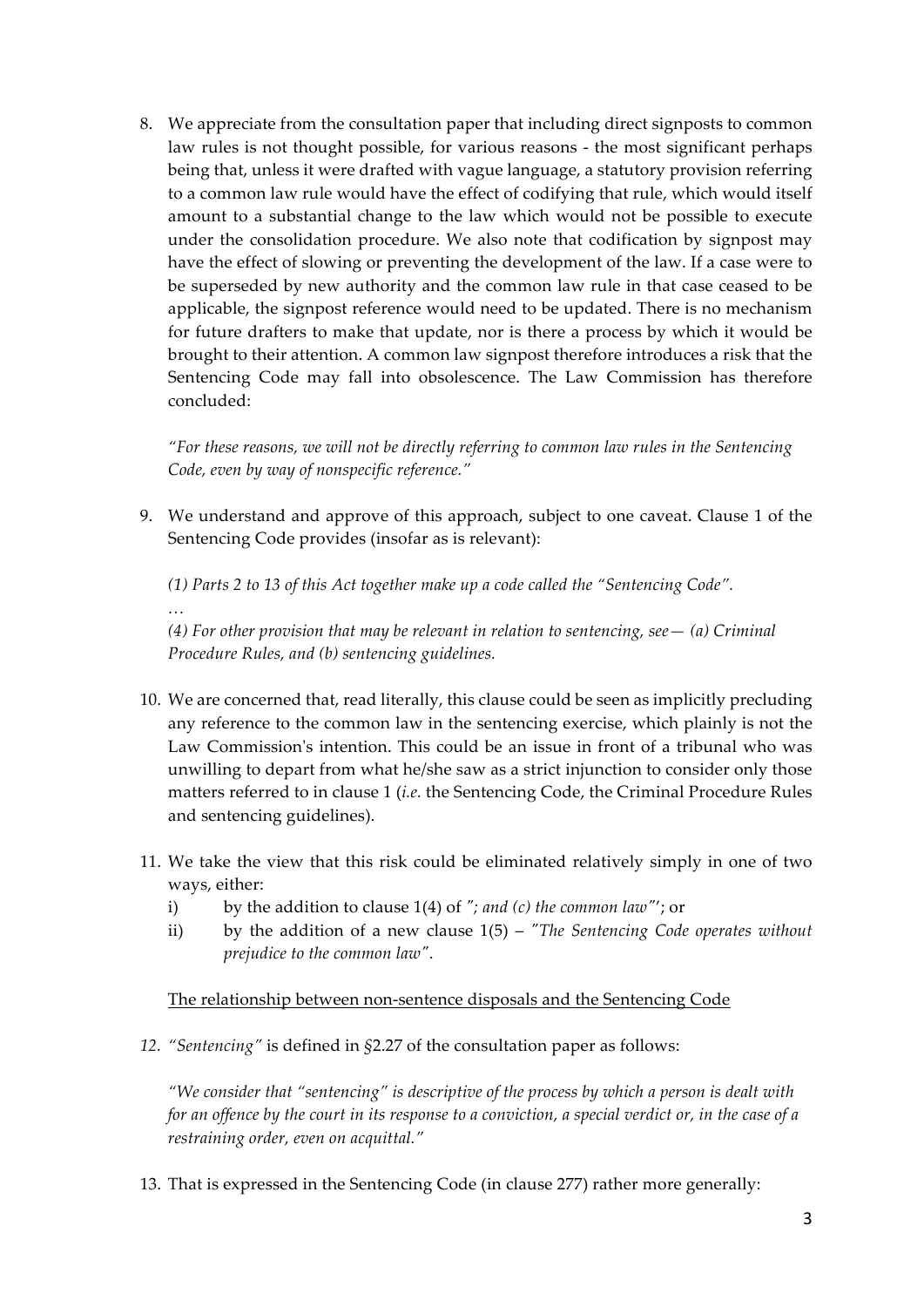*"In this Code, except where otherwise provided, "sentence", in relation to an offence, includes any order made by a court when dealing with the offender in respect of the offence, and "sentencing" is to be construed accordingly."*

- 14. We are of the view that this strains the natural use of the words *"sentencing"* (and, by implication, *"sentence"*) beyond the point of utility. We are concerned to ensure that orders which are not at present considered to be sentences – for example, bindovers and restraining orders made upon acquittal – are not elided with sentences. The distinction between a sentence and other orders which bring criminal proceedings to an end might be thought to be merely semantic, but in our view it is important that those who are not convicted of a criminal offence should not be stigmatized by the imposition of a *"sentence"*.
- 15. While we understand that the Law Commission's remit does not extend beyond the codification of *"sentencing"* procedure, we do not feel that the merits of including nonsentence disposals outweigh the disadvantages of bending the language in this way.
- 16. On the other hand, there is considerable force in the suggestion that such orders ought to be included – or at least referred to – in the Sentencing Code, given its aim of being a single reference point for sentencing tribunals, practitioners and the layperson. It may be possible to include *reference to* the (limited number of) types of orders which can be made by a criminal court *otherwise than upon conviction* to be included within the Sentencing Code.
- 17. While opinion is divided among those who have contributed to this response, there is strong support for the view that such orders should at least be signposted within the Sentencing Code, provided that this could be done while making reference to their special status as orders made at the conclusion of criminal proceedings other than upon conviction. For example, restraining orders on acquittal could feature in the table at Chapter 3 of Part 11 rather than as clause 257.

#### **Retroactivity**

18. Certain aspects of the Sentencing Code require careful consideration with reference to Article 7(1) of the ECHR, the relevant part of which provides:

*"Nor shall a heavier penalty be imposed than the one that was applicable at the time the criminal offence was committed."*

19. The essence of Article 7 is usually expressed as follows, that a penalty for criminal conduct must not be aggravated *"retrospectively"*. In this context, that means that the penalty imposed on the offender must not be more severe than the one provided by law when the offence was committed. This is, of course only the *minimum* level of protection required by Article 7, and the ECHR is not the only source of protection against retroactivity.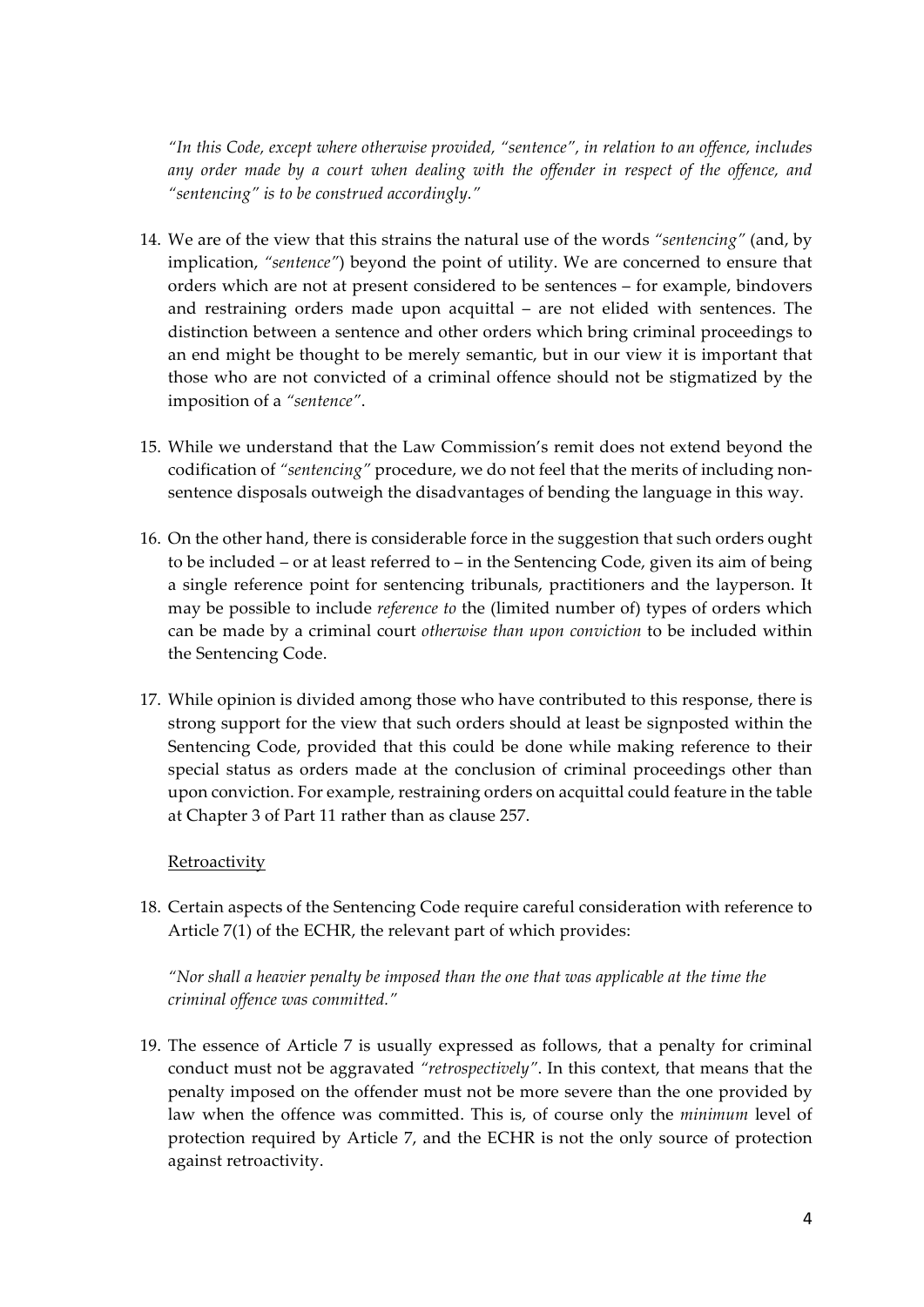20. This topic was explored at length in the Law Commission's first consultative document (primarily in Parts  $3 \& 4$ ), both through the prism of the common law and with reference to Article 7 of the ECHR. In our response to that document, we said:

*"We agree with the Law Commission's analysis of Article 7 rights and the principle of nonretroactivity (see §4.43). We agree therefore that, provided the Article 7 rights of offenders remain protected, the [Sentencing Code] should represent a 'clean sweep' so that sentencing options are included within a single document and apply from a particular point."*

- 21. As the scope of the Sentencing Code is restricted to procedural matters (rather than, for example, prescribing, still less altering, maximum sentences applicable for specific offences) the clean sweep approach does not generally give rise to concerns about compliance with Article 7 compliance. Such concerns do, however, arise in the specific areas discussed below.
- 22. A specific question is raised in the consultation about retroactivity in the context of compensation orders (Q31). However, given the significance of this issue of principle and the importance of the clean sweep approach to the Sentencing Code, we considered it appropriate to respond in full as part of our overarching review of the Sentencing Code. We also considered that for ease of reference a brief overview of the relevant law would assist, although for a fuller discussion of the issues we can hardly do better than to commend the Law Commission's own first consultative document.

#### *The general principles*

- 23. The House of Lords has held (in the *Uttley* <sup>5</sup> line of cases) that what is required in order for Article 7 to be complied with is merely that the penalty actually imposed was no heavier than that which *could* have been imposed on the offender at the time at which the offence was committed. The court is not, therefore, required *"to attempt to divine what sentence a court would have passed if sentencing at the time of commission of the offence"*.
- 24. However, that decision, which related to altered licence regimes for offenders made subject to sentences of imprisonment, can be contrasted with the *Welch* line of jurisprudence, which may be more directly relevant to the particular position of compensation orders.
- 25. In *Welch v. UK* 6, the ECtHR found a breach of Article 7 following the imposition of a confiscation order imposed pursuant to the Drug Trafficking Offences Act 1986. The operative provisions of the 1986 Act had come into force after the offences in question had taken place. The ECtHR held that the confiscation order was a penalty within the autonomous meaning of Article 7 and that, having been applied retrospectively, amounted to a breach of the Convention. What is significant for present purposes is that Mr. Welch received a custodial sentence of 22 years for the offences, the maximum sentence available to the court being life imprisonment. The Court nonetheless found

<sup>5</sup> [2004] 1 WLR 2278

<sup>6</sup> (1995) 20 EHRR 247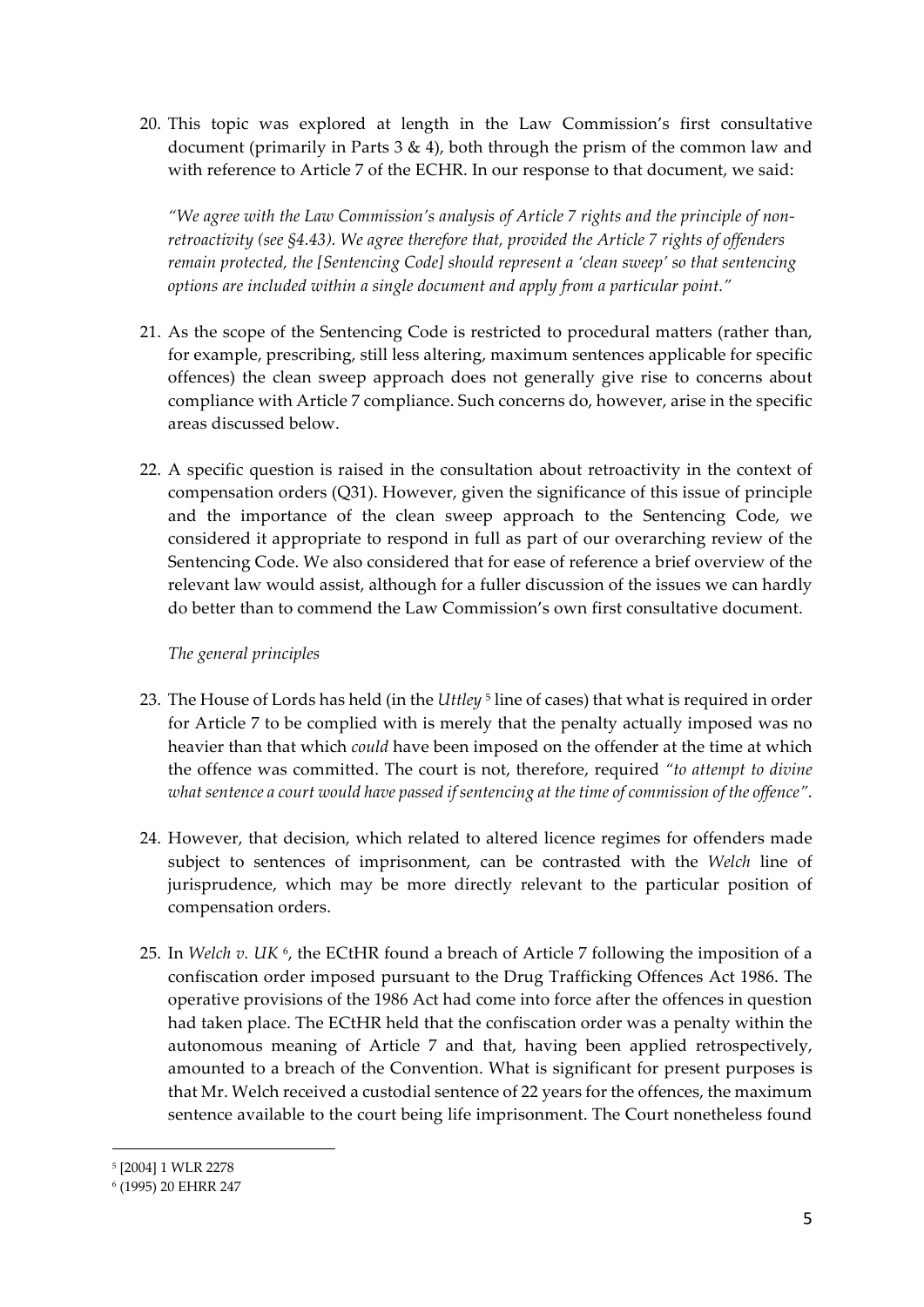that he faced *"more far-reaching detriment"* as a result of the confiscation order than that to which he was exposed at the time of the commission of the offences for which he was convicted, and Article 7 was therefore infringed.

- 26. The fact that the Court found the retrospective confiscation order amounted to a breach of Article 7, despite a more severe custodial sentence than that actually imposed having been available, suggests that each *type* of penalty imposed should be considered in isolation. This was not an issue that arose directly in *Uttley*, which postdated *Welch*. However, in her judgment in *Uttley*, Baroness Hale acknowledged that the focus of Article 7 is not limited to the sentence prescribed by the law which creates the offence, but can also require consideration of additional penalties applied to that offence by other legislation. Lord Phillips included a similar caveat in his judgment, noting that the decision in *Welch* concerned *"a discrete penalty"*, which was not the case in *Uttley*.
- 27. While in rare circumstances it would be possible for a court to sentence an offender by way of compensation order alone, it is in our experience far more usual for such an order to be ancillary to the primary sentence imposed. Accordingly, the focus of the court in *Welch* appears more directly relevant to the position of compensation orders than that in *Uttley*.

### *Non-punitive purpose*

- 28. The particular issue presented in Q31 focuses on the (non-punitive) purpose of compensation orders. The wider question that arises is effectively whether, in order for Article 7 to be complied with, it is enough that an order which retrospectively increases the sum that an offender is liable to pay upon conviction is not intended to be punitive?
- 29. Put another way, may an order that is not intended to be punitive nonetheless amount to a *"penalty"* within the terms of Article 7? Our view is that it may.
- 30. We draw some support for this view from *Valico S.r.l. v. Italy 7,* in which the ECtHR decided, *inter alia*, that an administrative fine imposed for a breach of planning permission, which had both a preventive and a punitive function, amounted to a *"penalty"* within the *"autonomous"* meaning of that term under Article 7. The predominantly punitive purpose of the order was not the determining factor upon which the Court reached this conclusion. Factors identified as being of relevance to the question of whether Article 7 applied included:
	- (i) the aim and nature of the measure;
	- (ii) its severity;
	- (iii) domestic classification; and
	- (iv) the procedure by which the order was imposed.

 <sup>7</sup> Decision no. 70074/01, 21 March 2006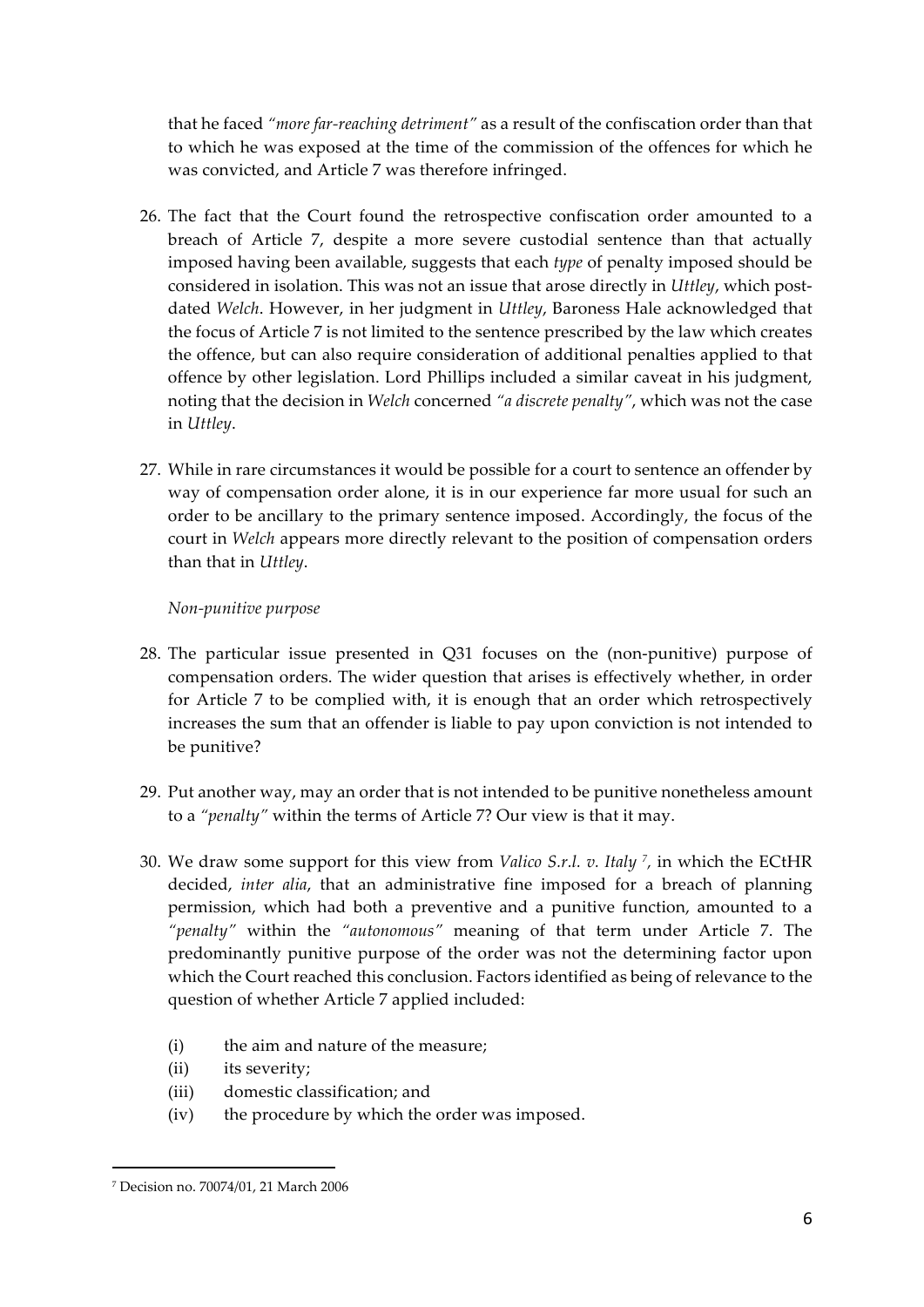- 31. It was observed by the Court that the fine could not be converted into a prison sentence in the event of non-payment (which distinguishes it from a compensation order) and that it had been imposed on objective grounds without the need to establish any *mens rea*. However, the Court concluded that *"these factors were not decisive with regard to the "criminal" nature of the offence"*.
- 32. Similarly, in *Welch* the ECtHR found the confiscation order to amount to a *"penalty"* for the purposes of Article 7, despite the UK Government's submissions that its purpose was as *"essentially a confiscatory and preventive measure"* rather than being punitive. <sup>8</sup>
- 33. Accordingly, we take the view that whether or not the order imposed is intended to be punitive is not of itself determinative of the issue of whether Article 7 applies.
- 34. While compensation orders may not be intended to be punitive, they are likely to be experienced as punitive, with a severe impact in some cases. Compensation orders are also, of course, imposed through the required procedure for a criminal penalty (akin to a fine), and as with any other sentence follow the offender's conviction for a criminal offence. And default may lead to imprisonment, in much the same way as for nonpayment of a fine imposed upon conviction.
- *35.* The relevance of this is apparent when one considers the precise situation contemplated in Q31 – the removal of the £5,000 maximum on compensation orders imposed in the Magistrates' Court for offenders over 18.9 Although the sentencer is required to consider a defendant's means, the reality is that many people ordered to pay compensation will experience it punitively, and for some offenders it will be by far the most substantial part of any sentence imposed by the court – for example, the Court of Appeal has previously upheld a compensation order that required the offender to sell their family home.10 Accordingly, whether the intention is that a compensation order be punitive, that will be its likely effect, and sometimes a severe one.
- 36. Furthermore, there are numerous offence-creating provisions which grant a power to make financial orders against offenders – which would include the power to impose compensation orders - with no corresponding power of imprisonment. Examples include careless driving (s.3 of the Road Traffic Act 1988), throwing of missiles and indecent or racialist chanting at a designated football match (ss.2 & 3 of the Football (Offences) Act 1991), touting both of tickets and for hire car passengers (ss.166 & 167 of the Criminal Justice and Public Order Act 1994), and low level public order offences (s.5 of the Public Order Act 1986). For such offences, an unlimited compensation order may well be the heaviest penalty available to the court. In at least those (and

<sup>8</sup> See the discussion of *Welch* at §4.10ff in the Law Commission's first consultative document.

<sup>9</sup> In force from December 11th 2013 as a result of the Crime and Courts Act 2013, amending s.131 of the Powers of the Criminal Courts (Sentencing) Act 2000 by the addition of a new  $s.1(A1)$  that limits the £5,000 cap on compensation orders to offenders aged under 18.

<sup>10</sup> *R. v. McGuire (David)* (1992) 13 Cr.App.R.(S.) 332.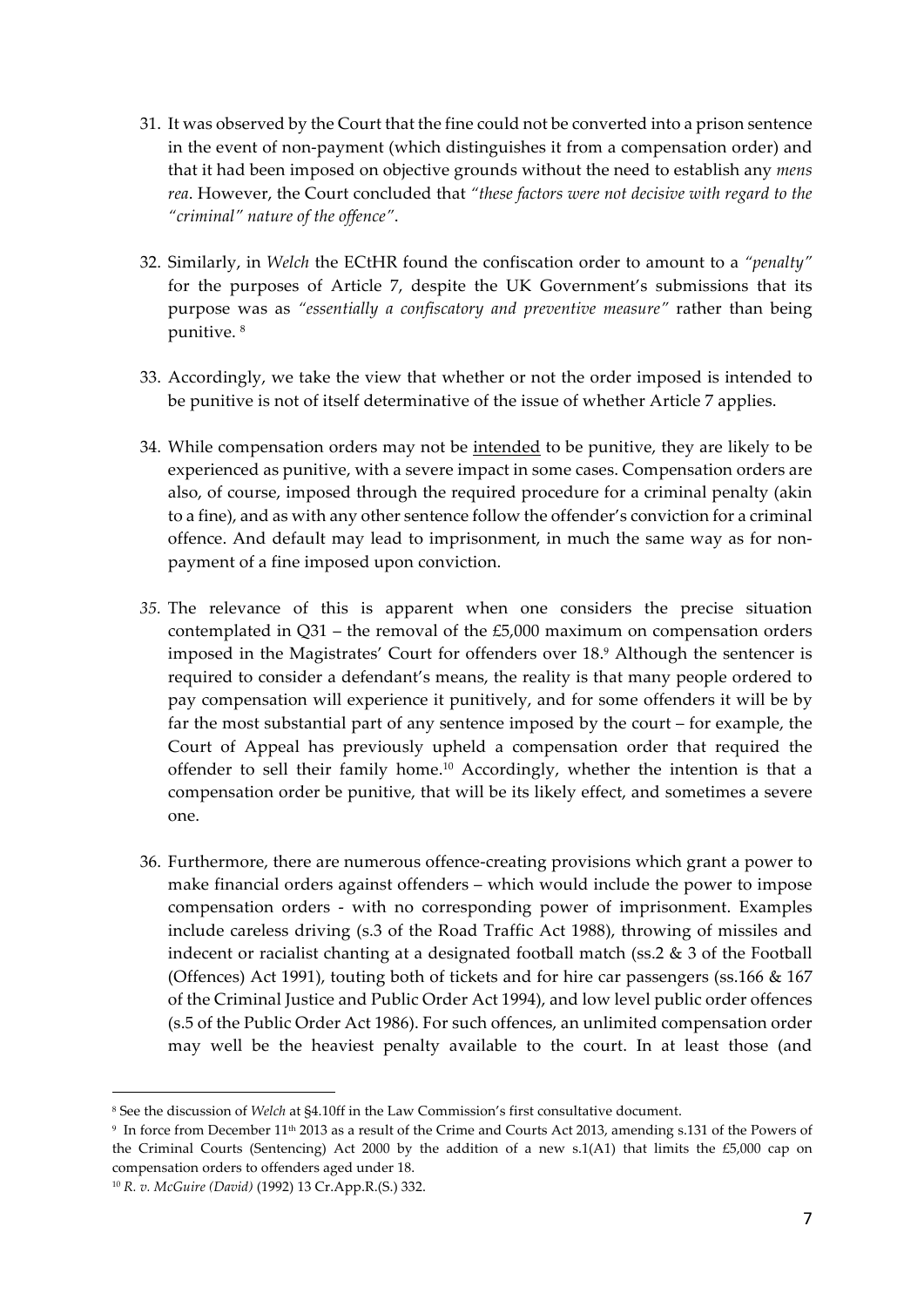comparable) situations, the imposition of a compensation order in excess of the previous statutory maximum would clearly infringe Article 7, even on the limited, *Uttley*-based, reading of the protection it affords.

37. For all the reasons set out above, it is our view that to impose a compensation order that exceeded the maximum such order available for the offence at the time when it was committed could amount to a breach of Article 7. We therefore take the view that offenders should be protected from the retroactive effect of the amended s.131 PCC(S)A by disapplying the clean sweep approach in relation to this provision.<sup>11</sup>

*Other aspects of the Sentencing Code which potentially raise Article 7 concerns*

- 38. There are two other areas in which we have some concerns as to whether Article 7 has been given its full effect:
	- i) the extension of the maximum duration of a curfew from 12 to 16 hours;<sup>12</sup>
	- ii) the imposition of the surcharge and criminal courts charge.<sup>13</sup>
- 39. In relation to curfew orders, the point here is a practical one. In any case in which a curfew order is imposed, a custodial sentence (which is undeniably a heavier penalty) could have been imposed. So, applying the *Uttley* line of authority, Article 7 would not be infringed. However, as noted above, *Uttley* does not prohibit the consideration of discrete sentences when evaluating an Article 7 infringement. And the use of the word *"imposed"* in Article 7 suggests a focus on the act of the court in sentencing the offender, rather than a merely theoretical analysis of the position.
- 40. With our collective experience of the practice of sentencing we remain uneasy about the suggestion that an offender who receives a curfew term that could not have been imposed at the time that he committed the offence has not received a heavier penalty than that applicable at the time of the offence. The line between immediate custody and a suspended sentence / community order containing a curfew element tends in practice to be a relatively firm one. Courts not infrequently impose the maximum noncustodial restriction on liberty that their powers allow.
- 41. The intention is that the Sentencing Code does not alter the sentence to be imposed. The reality however is that an offender who now receives the new maximum curfew order is highly unlikely to have been sentenced to immediate imprisonment for want of the availability of an extra couple of hours' restriction on a curfew order. Accordingly, he will in practice have been dealt with more harshly than he could have been dealt with at the time at which he committed the offence.

 $11$  We note in passing that it does not appear that the transitional provisions bringing the new  $s.1(A1)$  currently incorporate such protection, but neither is it apparent that the operation of the amendment was intended to be retrospective in effect. The very fact that Q31 is asked, of course, indicates that the position is presently unclear.

<sup>12</sup> By virtue of s.71(2) of the Legal Aid Sentencing and Punishment of Offenders Act 2012, which amended s.204(2) of the Criminal Justice Act 2003.

<sup>13</sup> See Chapters 3 & 4 of Part 3 of the draft Sentencing Code.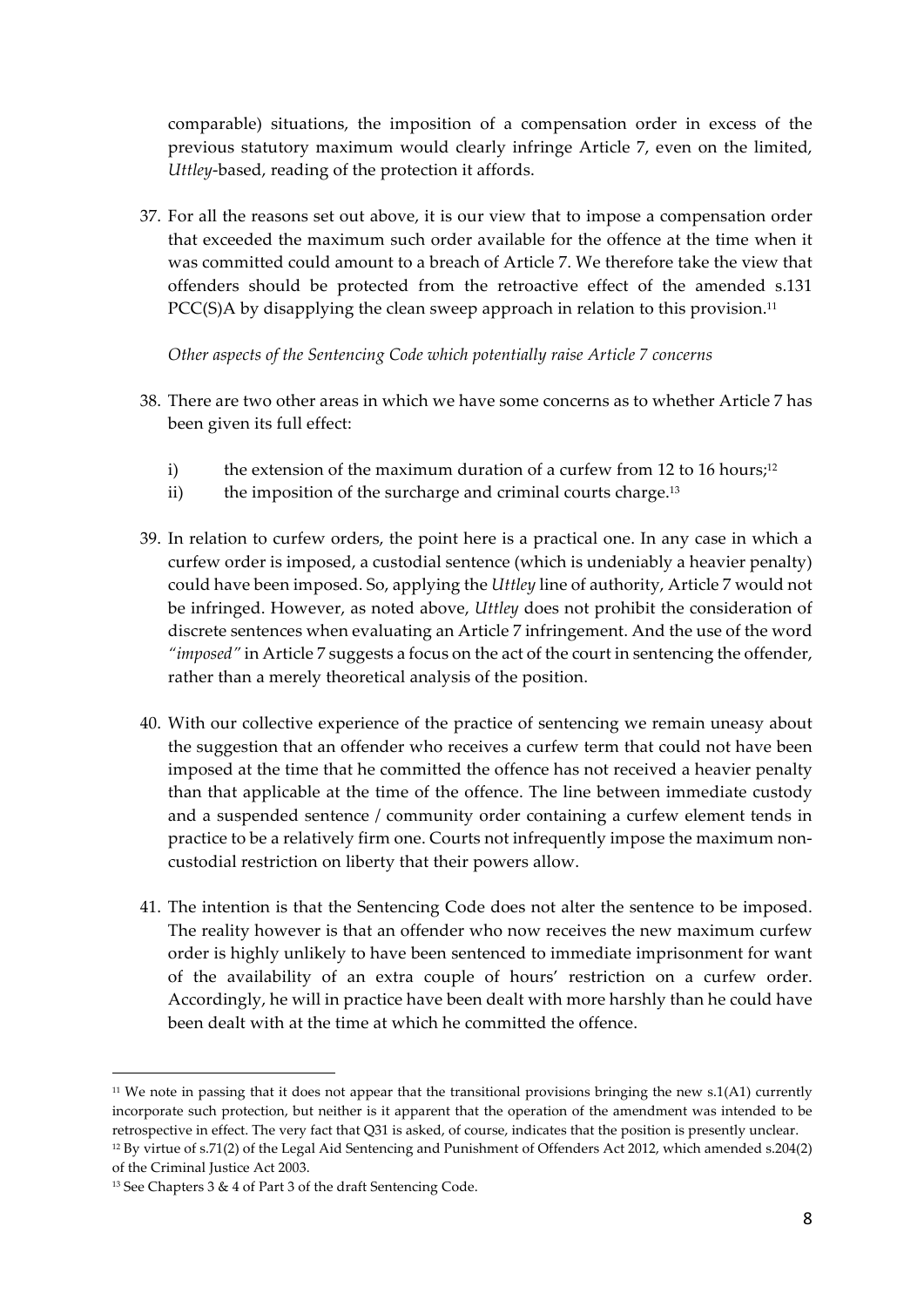- 42. While perhaps not expressly prohibited by the *Uttley* line of authority, such a situation should in our view be avoided if possible.
- 43. In relation to the surcharge and criminal courts charge, we take a similar view to that in relation to compensation orders, for essentially the same reasons. As noted below, we consider it important that the amount of the surcharge (and any similar order) is stated in open court.
- 44. Finally on this topic, regardless of whether the various situations considered above amount to infringements of Article 7, we are concerned that the prospect for any such retroactive increase in the penalty in fact imposed is kept to the minimum necessary to ensure the proper functioning of the Code, and to accord with the common law principle against retroactivity.
- 45. The remedy would be simple in each case: a table of "before and after" provisions, with relevant start and end dates, as per fines (see clause 84). This would render the sentencing exercise only marginally more complicated than if the clean sweep were applied, and the limited extra burden on the sentencing tribunal is in our view a reasonable price to pay in order to avoid the risk of unfairness.

#### Power to amend the Sentencing Code

46. While the relevant provisions do not presently appear in the draft Sentencing Code, we note from §3.89 of the consultation paper the proposal that the insertion of commencement dates should be permissible under s.104 of the Deregulation Act 2015, which provides as follows:

#### *104 Power to spell out dates described in legislation*

*(1) A Minister of the Crown may by order made by statutory instrument—*

*(a) replace a reference in legislation to the commencement of a provision with a reference to the actual date on which the provision comes into force;*

*(b) replace a reference in legislation to the date on which any other event occurs with a reference to the actual date on which that event occurs.*

47. We take no issue with this proposal on a practical level, but it is imperative that the continued importance of Article 7 (and/or the related common law rule against retrospectivity which will remain regardless of the status of the ECHR in the domestic arena) is recognized when such amendments are made. The authors of the Sentencing Code have been scrupulous in attempting to ensure compliance with this principle, and we trust that the Secretary of State will adopt a similarly careful approach to any future amendments, in particular where e.g. mandatory minimum custodial terms, extended sentences or increases in the courts' powers to make financial orders are under consideration.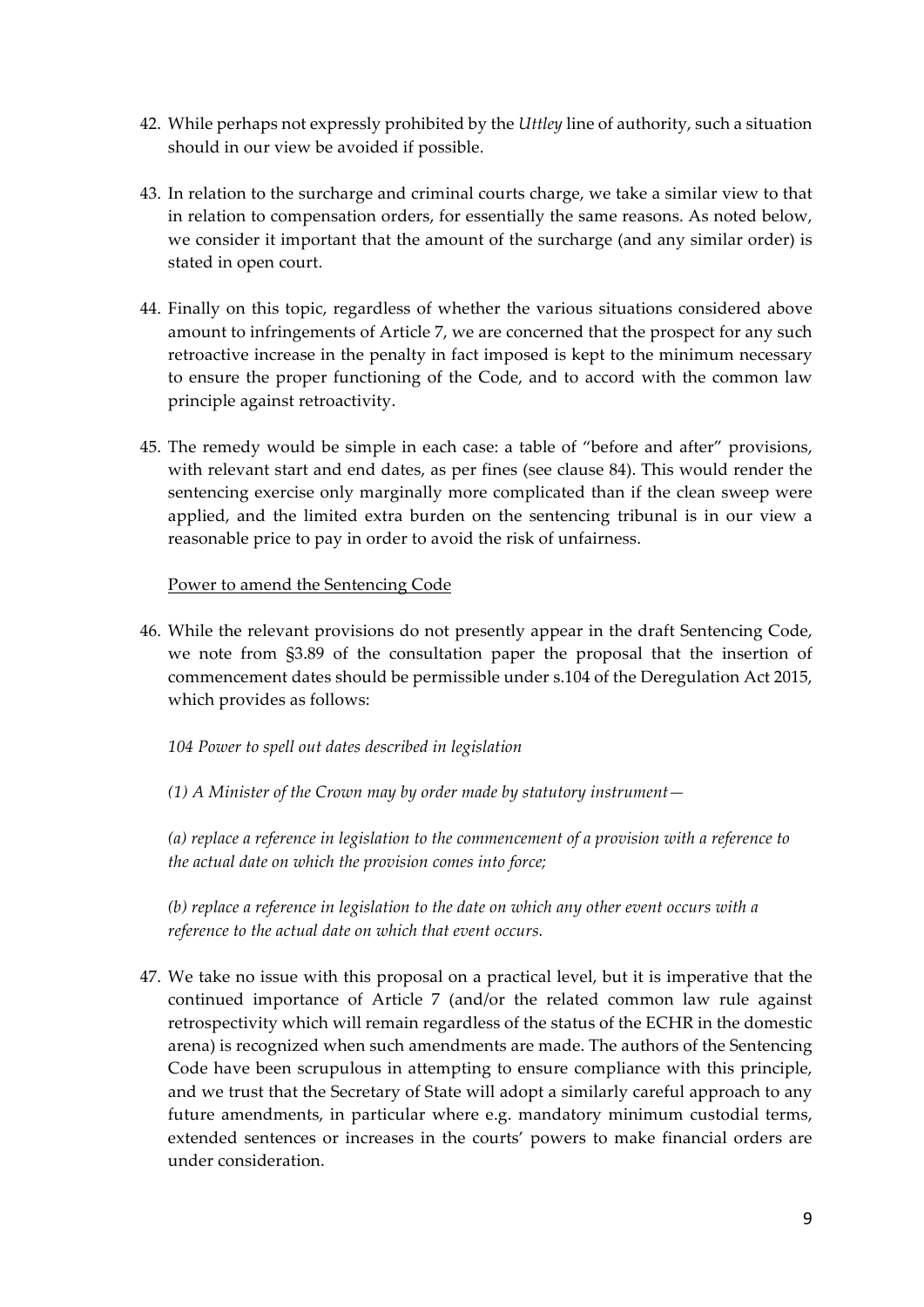### **Response to the Consultation Questions**

48. Below we set out our response to the specific questions asked, organized by Chapter as per the consultation paper.

### **Chapter 1 - Introduction and Summary**

## **Q1 Does the draft Sentencing Code reflect the current law on sentencing, bearing in mind those pre-consolidation amendments that have been proposed, and the effect of the clean sweep?**

- 49. The Bar Council responded in detail to the second consultative document, which sought to collate all extant sentencing provisions. We have not specifically repeated that exercise in formulating our response to the draft Sentencing Code. We note that certain provisions relating to sentencing have been deliberately omitted from the Sentencing Code, in addition to the common law, as considered above. However, subject to that and to the various matters covered below, we consider that the Sentencing Code does, accurately, reflect current law on sentencing, insofar as it is intended to do so.
- 50. As with our proposal in relation to the common law, we consider that it may be helpful to somehow identify which areas e.g. Animal Welfare Act 2006 (§1.54 of the Consultation), road traffic offences, or the provisions of the Sexual Offences Act 2003, have been deliberately excluded. We acknowledge, however, that this may not be practicable.

#### **Chapter 2 - Scope and Structure of the Sentencing Code**

## **Q2 Do consultees approve of the policy we have adopted with regard to the inclusion of provisions in the Sentencing Code?**

- 51. Generally, yes. We agree, for example, that confiscation is ripe for reform and too big a topic to easily include in the Sentencing Code. We welcome the observations in the Law Commission's 13th Programme referring to ongoing work in relation to the Proceeds of Crime Act 2002 (POCA). We also note Clause 115 – signposting the confiscation provisions of POCA – of which we approve.
- 52. Subject to the concerns expressed in paras 12-17 above, we also agree that reference to non-sentencing disposals has real practical benefit and should reduce the risks of unlawful orders being made in sentencing exercises that are not often before the courts.

**Q3. Do consultees agree with the above categorisation of sentencing powers? This categorisation is designed to assist in ensuring that the Bill is structured in the most effective manner. It will dictate whether provisions are placed in the Third Group of Parts "primary sentencing powers" or the Fourth Group of Parts "further powers relating to sentencing".**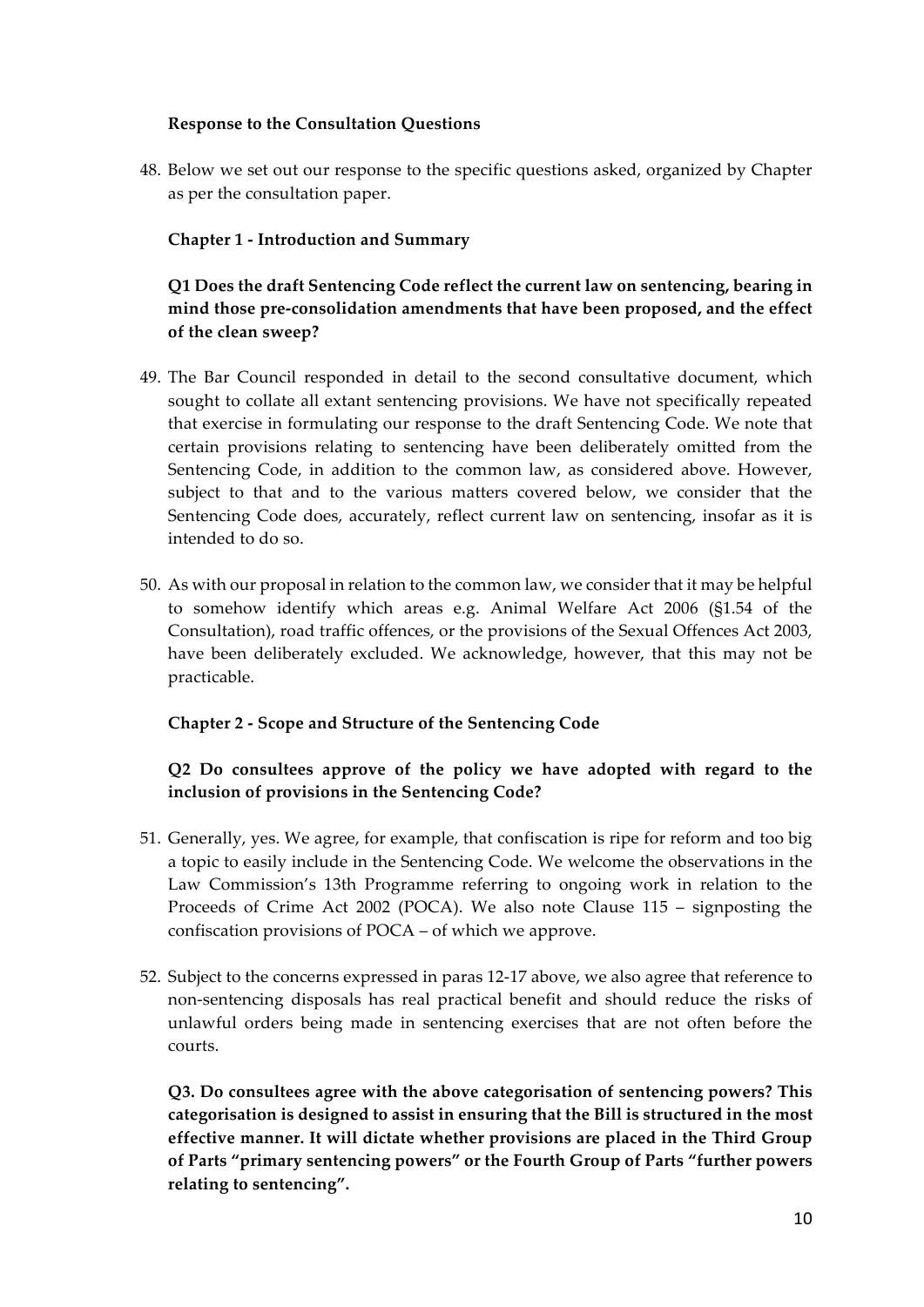- 53. These questions refer to the distinction identified between *"primary sentencing orders"* and *"further orders relating to sentencing"*. We consider that to be a helpful distinction. It may be, however, that the language describing the latter could be simplified – for example to *"ancillary sentencing orders"* or *"secondary sentencing orders"*.
- 54. There appears to be one error concerning the powers available on special verdicts. A finding of unfitness and a special verdict of insanity should not be conflated. The available powers are different depending upon the finding. Where an individual is found "not guilty" by virtue of insanity then a restraining order s.5 PHA 1997 is available as an order "on acquittal" see *R v AJR* [2013] 2 Cr App R 12. Restraining orders under s.5 PHA 1997 are not, however, available when an individual is found to have done the act following a finding of unfitness because a finding that someone "did the act" is neither a conviction nor acquittal: s.4A Criminal Procedure (Insanity) Act 1964; *R v Harold Chinegwundoh* [2015] 1 Cr. App. R. 26.
- 55. Our view is that the layout of the Third Group of Parts is capable of improvement, as to which see below (Q11).

**Q4. Further to the above proposal, do consultees believe that it would be useful to include provision directing the court that in every case in which it deals with an offender for an offence, it must always make at least one "primary sentencing powers" order, and may make appropriate additionally orders from the "further powers relating to sentencing"?**

56. Yes, we believe that this would enhance the clarity of the sentencing exercise and should eliminate the possibility of courts failing to make any of the primary sentencing orders.

**Q5. Do consultees approve of those matters which we have included within the Sentencing Code? Do all of them belong in the Sentencing Code?**

57. Generally, yes, subject to the observations regarding non-sentence disposals made above.

**Q6. We propose that absolute discharges available on a special verdict should be redrafted in the Criminal Procedure (Insanity) Act 1964, thereby removing the need to apply the modifying provisions in section 5A of that Act. Do consultees agree?**

58. Yes.

**Q7. We propose to recast provisions relating to hospital orders available on a special verdict in the Criminal Procedure (Insanity) Act 1964, thereby removing the need to apply the modifying provisions in section 5A of that Act. Do consultees agree?**

59. Yes.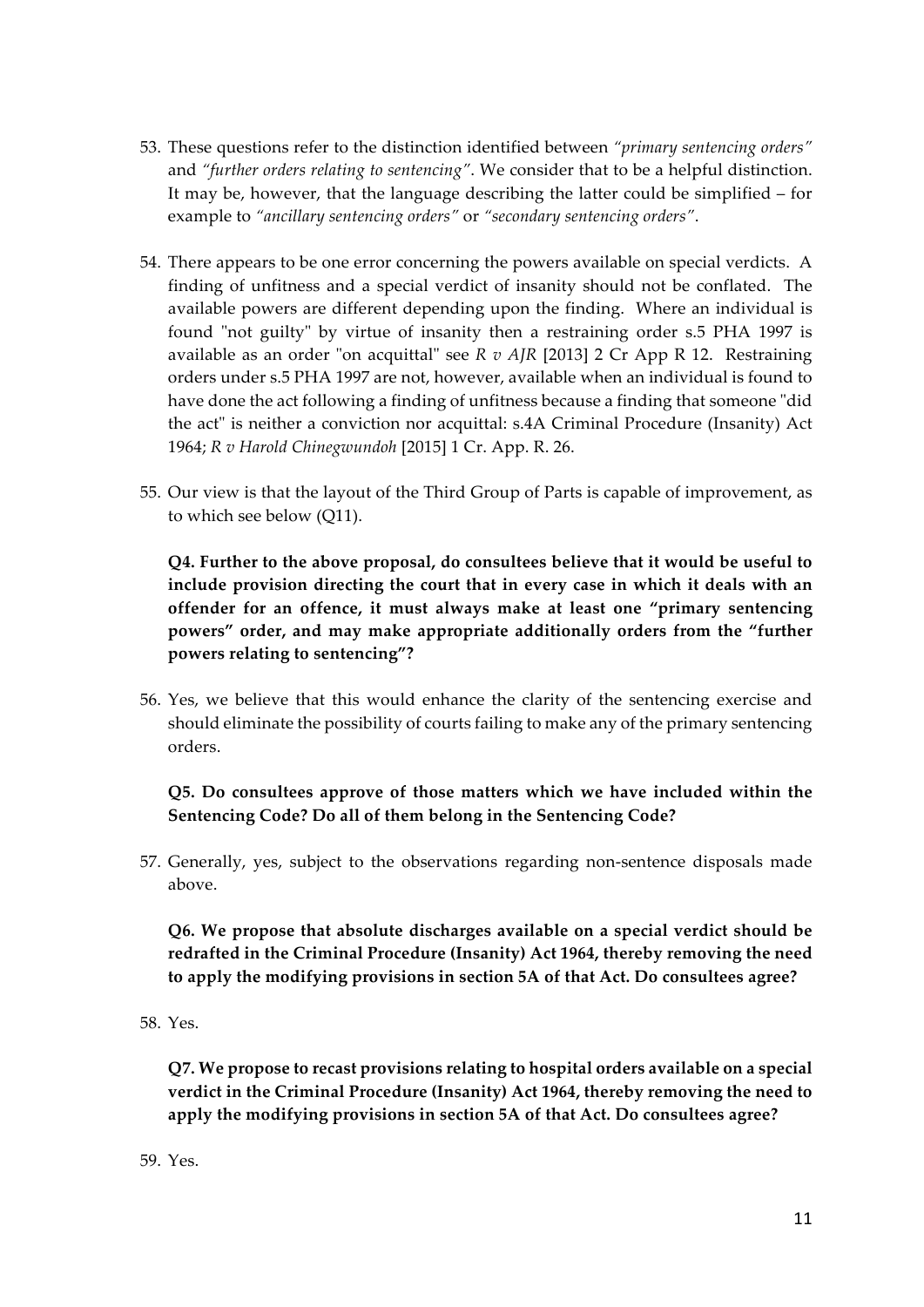**Q8. Do consultees agree that those disposals available on a special verdict should all be contained in the Sentencing Code?**

60. Yes.

## **Q9. Do consultees approve of the approach we have taken with regard to signposting provisions? Are these useful? Do they make the Sentencing Code more comprehensive?**

61. Yes. We consider signposting to be a helpful innovation. Using this technique it should be possible to ensure that the Sentencing Code is comprehensive while at the same time remaining manageable and easy to navigate.

# **Q10. Do consultees approve of the decisions we have taken with regard to excluding certain provisions from the Sentencing Code? Is there anything which consultees believe necessarily must form part of a functioning and coherent Code?**

- 62. We agree that appeal against sentence is best excluded from the Sentencing Code. The law in this regard is clearly and accessibly set out in statute. As appeal is a distinct issue arising out of sentence, as opposed to concerning sentencing *per se*, it can be dealt with separately thereby reducing the scope of the already extensive Sentencing Code.
- 63. We also agree that the following aspects of sentencing should, generally be excluded from the Sentencing Code:
	- i) specific maximum sentences;
	- ii) the constitution of the Sentencing Council (as we suggested in our response to phase 2 of the consultation process);
	- iii) sentencing for Road Traffic offences generally;
	- iv) confiscation;
	- v) administrative provisions concerning release on licence and parole / probation regimes generally.
- 64. In relation to (v) above, we are mindful of the benefits of keeping the parole regime (which takes effect outside the criminal courts system) separate from the sentencing regime. Similar considerations apply to other post-sentence regimes, e.g. recall to prison for breach of licence conditions. We therefore agree that administrative provisions concerning release on licence, recall, parole and probation regimes (save for breaches of community or suspended sentence orders) can properly be excluded from the Sentencing Code.
- 65. We would however suggest that room is found in the Sentencing Code for certain provisions governing the operation of a sentence, such as s.256AA of the Criminal Justice Act 2003, which provides for a mandatory extended period of supervision upon release for all offenders sentenced to a term of imprisonment of between 1 day and 2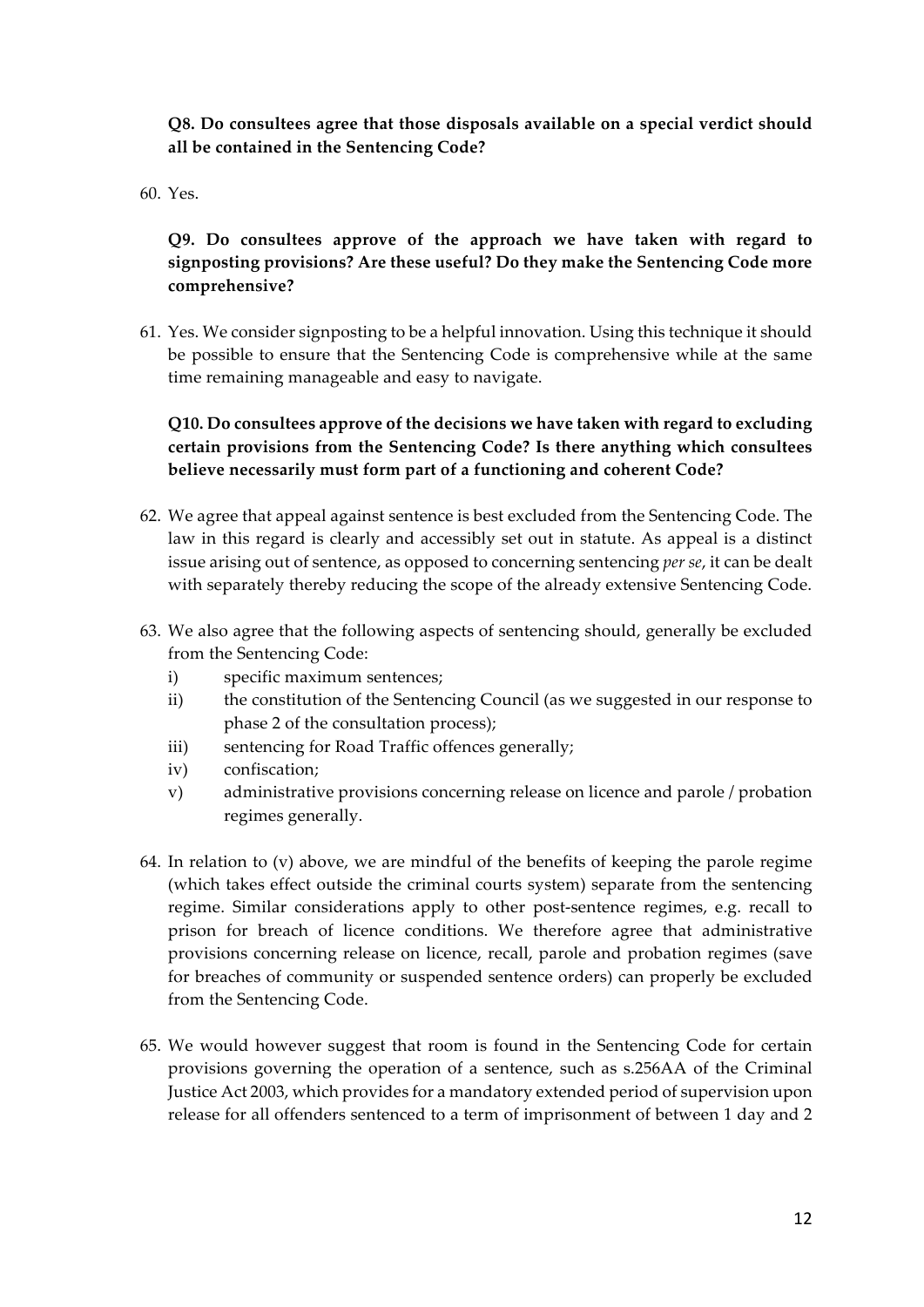years. The operation of s.256AA is an inevitable part of the sentencing process and as such ought to be incorporated into the Sentencing Code.<sup>14</sup>

66. In relation to this question, see also our answers to Q61-63 re: the inclusion of the *"slip rule"* provisions in the Code.

## **Q11. Do consultees approve of the way in which the Sentencing Code has been structurally organised? Is it in the most efficient possible layout? Are the available disposal powers correctly ordered?**

67. In our response to the second phase of the consultation, we said as follows:

*"… one of the most important features of the [Sentencing Code] would be clarity of organisation. We understand that the focus of this phase of the consultation was not so much on how the [Sentencing Code] is to be laid out, but rather on whether the provisions identified were accurate, comprehensive, and appropriate for consideration in the [Sentencing Code]. Once that exercise has been completed however, it would, in our view make sense to take some time to consider how the material can best be organised, so that [Sentencing Code] does not simply become a list of provisions but features an intuitive system of classification that would best assist judges, practitioners and laymen."*

68. Currently, the structure of the Third Group of Parts is, in our opinion, capable of improvement. In particular, we believe that it would be helpful to judges and practitioners if those sentences which relate only either to adults or to young offenders were separated. We propose an order along the following lines: (it is more the sequence than the numbering that we are focusing on here)

#### *Part V Primary sentences available for all offenders*

- Absolute / conditional discharge
- Any others common to all offenders (e.g. financial orders where powers do not vary depending on the age of the offender)

*Part VI Primary sentences only available for adult offenders*

- Financial penalties (where adult-only)
- Non-custodial disposals
- Custodial disposals <sup>15</sup>

- o General provisions
- o Life sentences / effect of life imprisonment
- o Dangerous offenders

<sup>14</sup> If included, *quaere* whether the clean sweep should be disapplied in relation to this provision. The current position in law is that s.256AA does not apply in respect of offences committed before its coming into force (1st February 2015). It has some of the characteristics of a penalty (imposition upon conviction for a criminal offence being chief among them) but is primarily rehabilitative in nature, is automatically imposed and is not particularly severe in its impact, and has more in common with the *Uttley* line of authority concerning early release provisions and licence regimes.

<sup>&</sup>lt;sup>15</sup> Opinion is divided on whether these should be structured in ascending or descending order of seriousness (see Q44 below) but a logical order should be applied.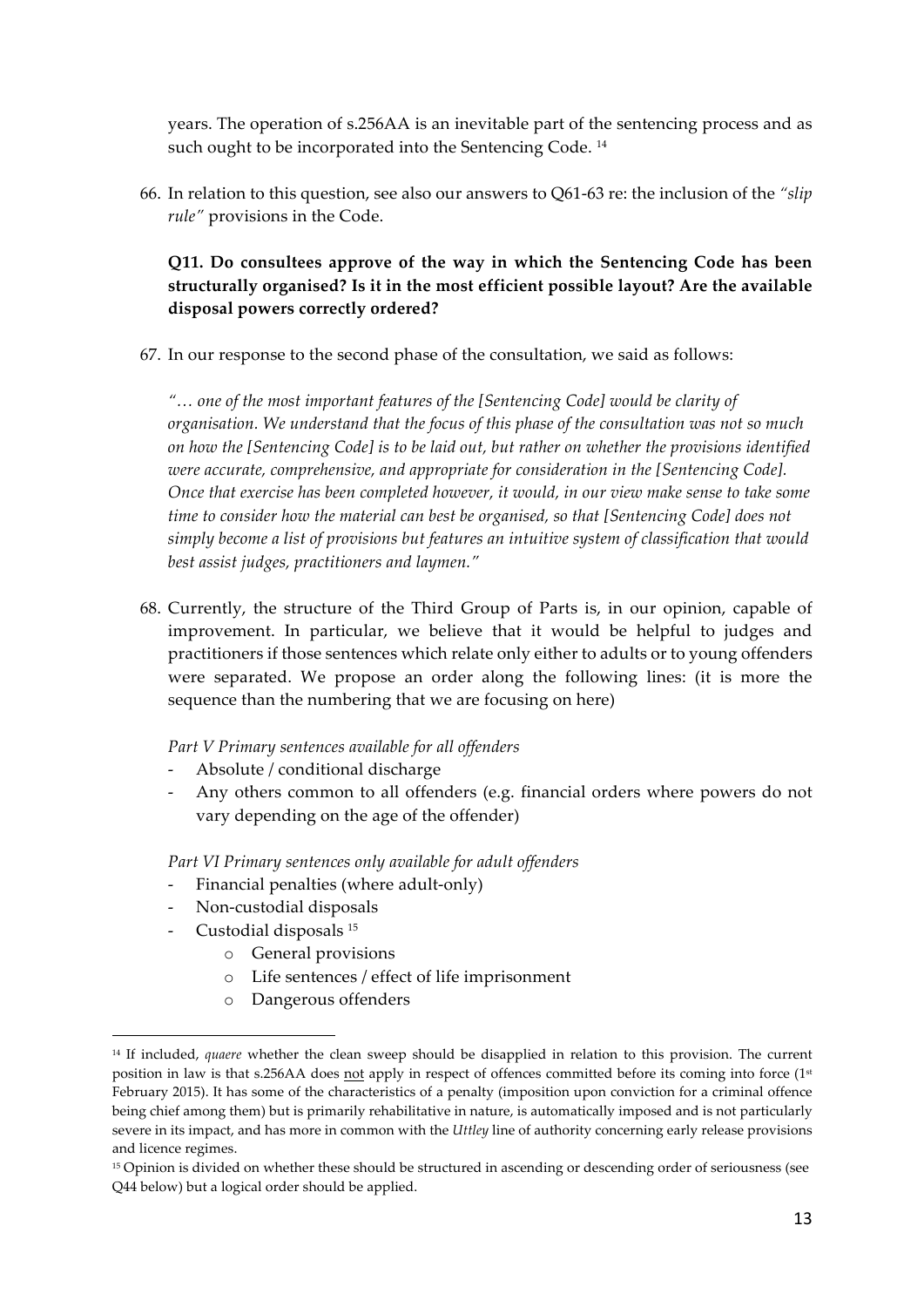- o Extended sentences
- o Suspended sentences

### *Part VII Primary sentences only available for young offenders*

- Financial penalties (only available in the case of young offenders)
- **Fines**
- Non-custodial disposals
- Custodial disposals<sup>16</sup>
	- o U/18
	- o U/21

### *Part VIII Ancillary / secondary orders*

- Orders available for both adult and young offenders
- Query inclusion of a clause setting out that *"save where identified, all ancillary orders are available for young offenders"* or a schedule of available ancillary orders for young offenders
- Orders only available for young offenders

### *Part IX – sentence administration*

**Various** 

 

### **Chapter 5 - General Provisions**

**Q12. Do consultees support our conclusion that the statutory surcharge should be an automatically imposed consequence of conviction? There would be no need for the court to make any reference to the surcharge, save for in those cases where the offender had limited means to satisfy other financial orders.**

69. No. This proposal fails to account for the fact that litigants in person, who make up an increasing number of defendants appearing before the criminal courts, will not have a legal representative on hand to clarify, following the hearing, not only the nature of the primary sentence that was imposed, but the full extent of the financial liabilities to which the defendant was made subject. We therefore take the view that the level of the surcharge ought to be articulated by the court in all cases, and that the Sentencing Code should require this. We also suggest that the level of the surcharge be set out in the Sentencing Code, with *"before and after"* provisions as with fines (see clause 84) if increased over time, as discussed above in the context of retroactivity generally.

## **Q13. Do consultees think that the introduction of a definition of mandatory sentence requirements in place of individual lists of such provisions is helpful?**

70. Yes. By collating in one place all the instances where a mandatory sentence must be imposed, s.274 ensures that all such instances are clearly visible to CJS users and avoids the risk of any being overlooked. Any amendment introducing a new mandatory sentence can be easily added to this section to the same effect. However,

<sup>&</sup>lt;sup>16</sup> In either descending or ascending order of seriousness, as per adult offenders.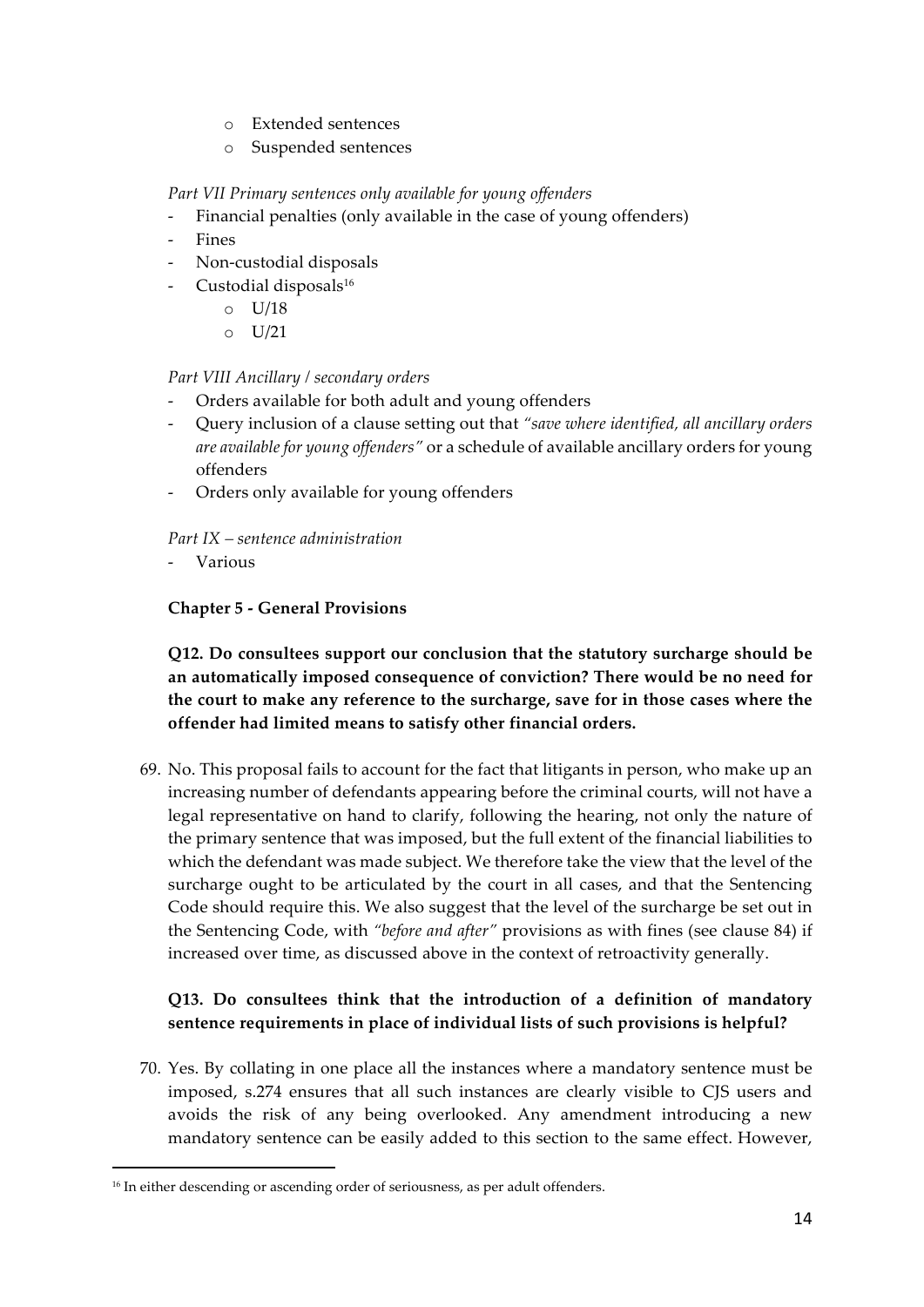reference, in s.274(1)(a), to mandatory sentences which are externally *"fixed by law"* perhaps weakens the accessibility of this reform – see the comments in response to Q16 below.

**Q14. Do consultees consider that the proposed definition of mandatory sentence requirements is correct? Do they consider that special custodial sentences for offenders of particular concern under section 236A of the Criminal Justice Act 2003 should be included?**

- 71. To the first of the two questions asked, our view is that the proposed definition is correct.
- 72. However, we take the view that s. 236A CJA 2003 ought not to be so defined. It is not a mandatory sentence *per se*, as the sentencing tribunal retains a discretion not to impose a custodial sentence, and even when imposed the appropriate custodial term is a matter for the court's discretion. This section is only mandatory in that it imposes, under s. 236A(2)(b), *"a further period of 1 year for which the offender is to be subject to a licence"*. While this aspect is indeed mandatory, it is somewhat exceptional, and might risk confusion if included in a list of mandatory sentences.

## **Q15. Do consultees agree that the only offence for which the sentence is "fixed by law" is murder? If so, how would they describe offences like those under section 51 of the International Criminal Court Act 2001?**

- 73. Yes, to the first question.
- 74. Genocide, crimes against humanity and war crimes under s. 51 ICC Act 2001 are defined in Schedule 8, Articles 6-8, of that Act. Each includes a variety of actions amounting to the offence in question, of which *"killing"* is only one. Section 53(5) provides that a person convicted of *"an offence involving murder … "* shall be dealt with *"as for an offence of murder … "* As the sentence is defined with reference to the sentence applicable to murder, we take the view that the offences of genocide, crimes against humanity and war crimes do not *themselves* attract sentences which are fixed by law: if murder ceased to attract a mandatory life sentence, so would genocide, crimes against humanity and war crimes which involved murder.

## **Q16. If consultees agree that the only offence for which the sentence is "fixed by law" is murder, do they agree that the term "fixed by law" should be replaced with a description of the order, namely "the mandatory life sentence for an offence of murder" (or something similar)?**

75. We agree that the term *"fixed by law"* may be unnecessarily oblique for nonprofessional CJS users. Replacing it with a form of words that would allow / require a court to say *"the offence is murder and as such carries a mandatory life sentence"* would improve clarity and accessibility. However, the direct insertion of *"the mandatory life sentence for an offence of murder"* into clause 274(1)(a) would not make grammatical sense as the clause is presently drafted.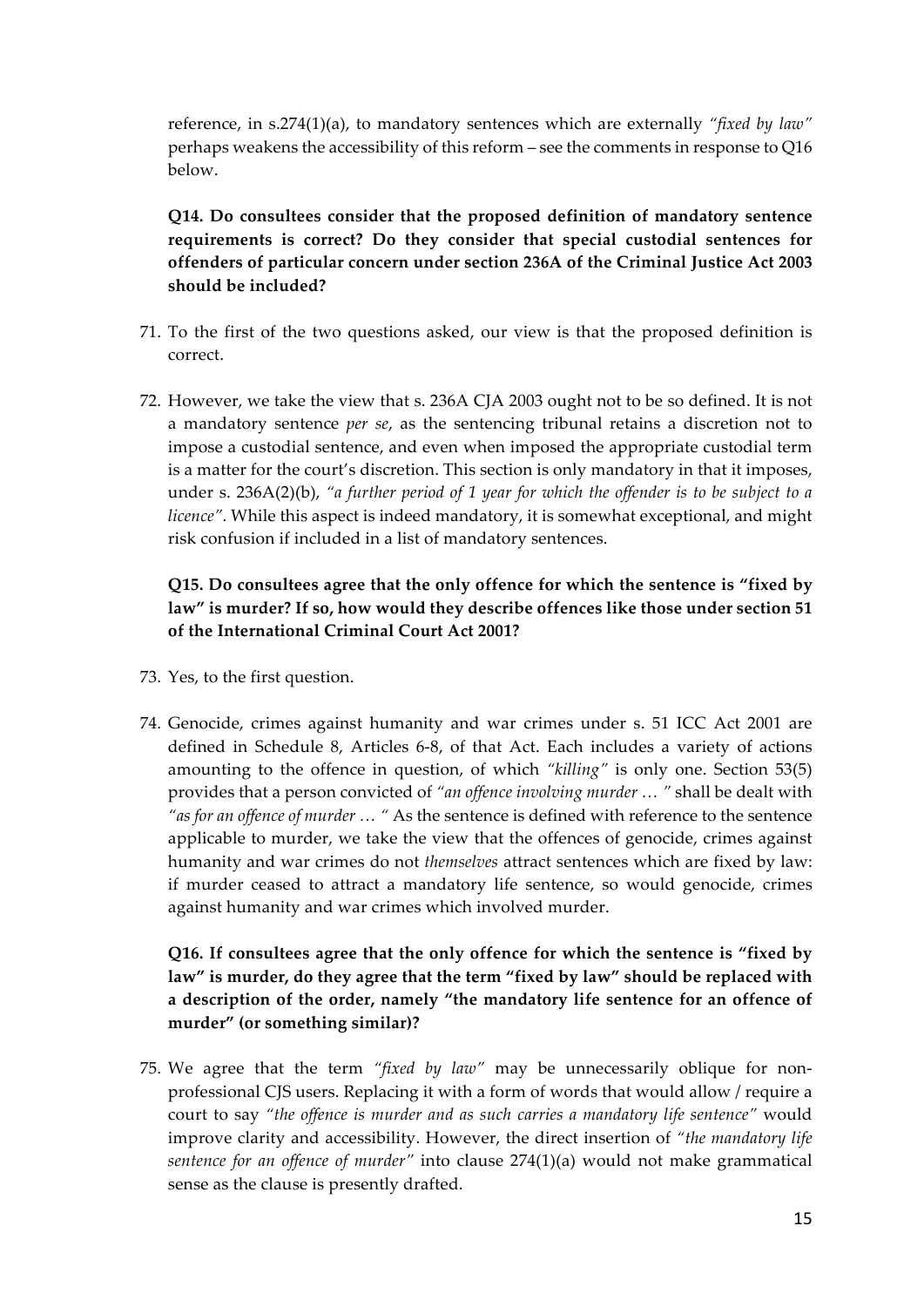76. It is also worth bearing in mind the possibility in future of primary legislation being enacted to create further sentences that are fixed by law, and accordingly the need for this provision to be amended at that time. An alternative to the present clause 274 that would more easily allow such a development could look like this:

*"274 Mandatory sentences*

*(1) For the purpose of this Code, where a court is dealing with an offender for an offence, a mandatory sentence requirement applies in relation to the following offences:*

*(a) murder, which requires a mandatory life sentence to be imposed; …"*

**Q17. Do consultees agree that section 142 of the Criminal Justice Act 2003 (the purposes of sentencing) should be amended so that it applies "subject to" mandatory sentencing requirements, rather than being completely disapplied in such cases?**

77. Yes. Even where provisions require a mandatory minimum sentence for a specified offence, general principles of sentencing still apply in determining to what extent, if at all, a sentence should surpass the minimum. Furthermore, almost all of the mandatory sentence provisions feature a caveat making the imposition of such a sentence subject to (for example) *"the interests of justice"* or *"exceptional circumstances"*. If the sentencing tribunal finds that the interests of justice / exceptional circumstances as applicable require it to disapply the mandatory sentence, s.142 again comes to the fore.

## **Q18. Do consultees consider that the signposts provided by clause 55 (the purposes of sentencing in relation youths) are a useful addition?**

78. Yes. It is important that this distinction is contained within the Sentencing Code. The signposts at clause 55 usefully remind all users of the overarching aim of the youth justice system.

**Q19. Do consultees agree with our decision to leave out of the Sentencing Code those provisions relating to the establishment and role of the Sentencing Council?**

79. Yes. We consider it sufficient to point the user to where the provisions can be found.

**Q20. Do consultees agree that the phrases "guideline category starting point" and "non-category starting point" provide greater clarity than the references to the "sentencing starting point" and "appropriate starting point" contained in section 125 of the Coroners and Justice Act 2009?**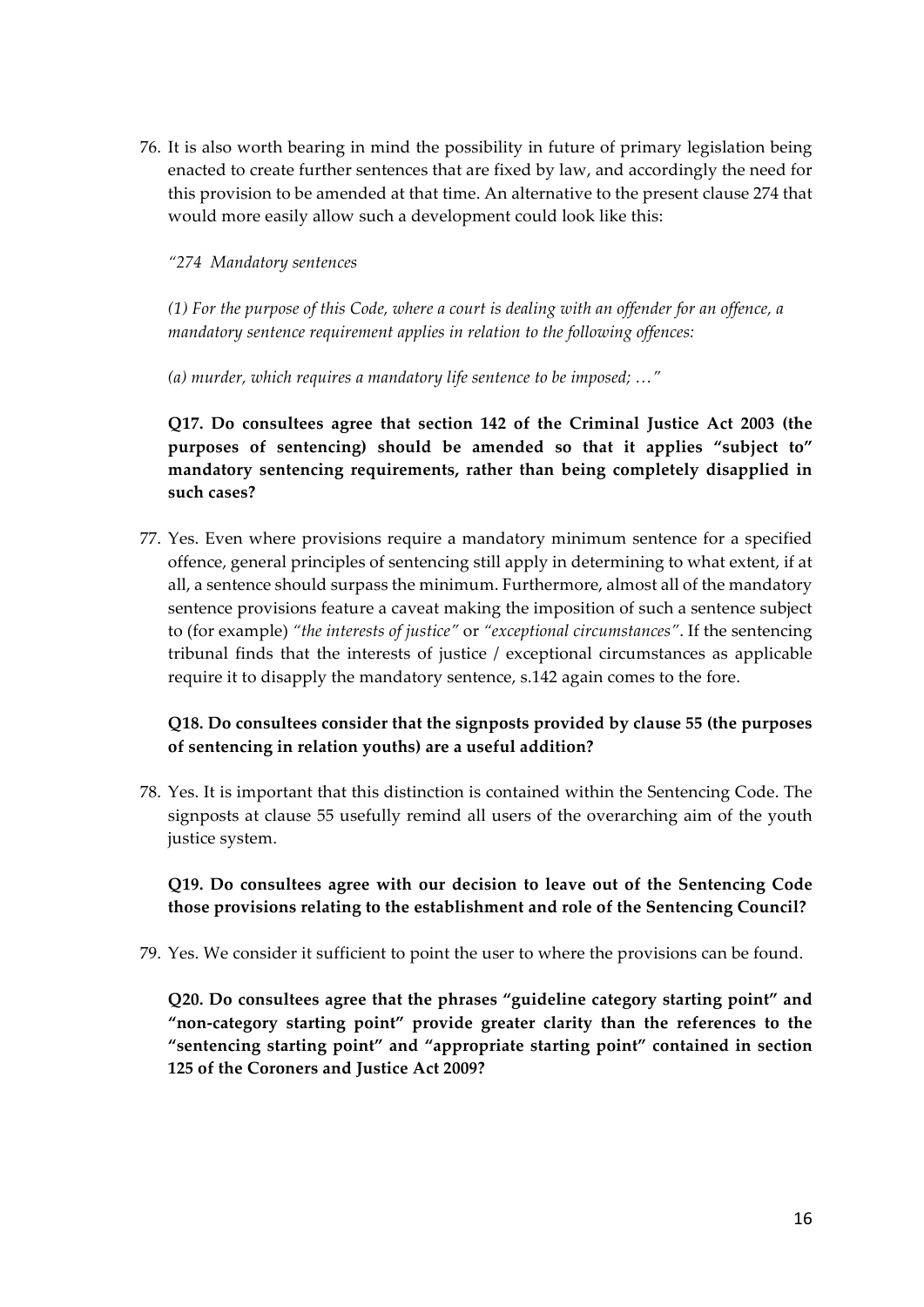- 80. Up to a point. We agree with Hallett LJ in *R v Bush*, <sup>17</sup> that *"sentencing starting point"* is potentially confusing in the context. We agree that the term *"guideline category starting point"* – or, perhaps, simply *"guideline starting point"* – would provide greater clarity.
- 81. However, *"non-category starting point"* is not necessarily an improvement. When those words are substituted in the provision, the sentence contains 3 negatives and lacks clarity. It would in our view be clearer left as *"appropriate starting point"*.

## **Q21. Do consultees agree with the proposed replacement of the phrase "notional determinate term" with the term "appropriate custodial term" in clause 58?**

82. Yes, we agree it more effectively and accurately reflects the required determination. The term is also easier for the lay person to understand.

**Q22. Do consultees consider that the replacement of the list of provisions in section 156(1) of the Criminal Justice Act 2003 (duties when forming specific opinions), with signposts to the duty in all the qualifying provisions is helpful?**

83. We agree that the use of signposts is helpful here. However, reference to the list as a whole, perhaps in a separate schedule, may assist.

**Q23. Do consultees think that the scope of the Sentencing Code should include all mandatory aggravating factors including section 29(11) of the Violent Crime Reduction Act 2006 and section 4A of the Misuse of Drugs Act 1971?**

84. Yes.

**Q24. Do consultees believe that the duty to treat previous convictions or the fact that the offender was on bail at the time of the offence, as aggravating factors under section 143 of the Criminal Justice Act 2003 should be amended, in line with the other duties to treat facts as aggravating factors, to include a duty to state in open court that the court has done so?**

85. Yes, an aim of the Sentencing Code is legal clarity and an accurate and transparent sentencing process. The obligation on the court to treat a factor as aggravating where reasonable to do so is accompanied by an obligation to say that it has done so, save (presently) in relation to section 143. This duty should extend to section 143 and accordingly the suggested pre-consolidation amendment makes sense.

**Q25. Do consultees think that it would be desirable in principle if section 144 of the Criminal Justice Act 2003 was amended so that a reduction for guilty plea could allow a court to impose a sentence less than that required by either section 51A(2) of the Firearms Act 1968 (the minimum sentence for certain firearms offences) or section 29(4) or (6) of the Violent Crime Reduction Act 2006, provided that the sentence imposed was not less than 80% of the required sentence for an offender** 

<sup>17</sup> [2017] 1 Cr App R (S) 49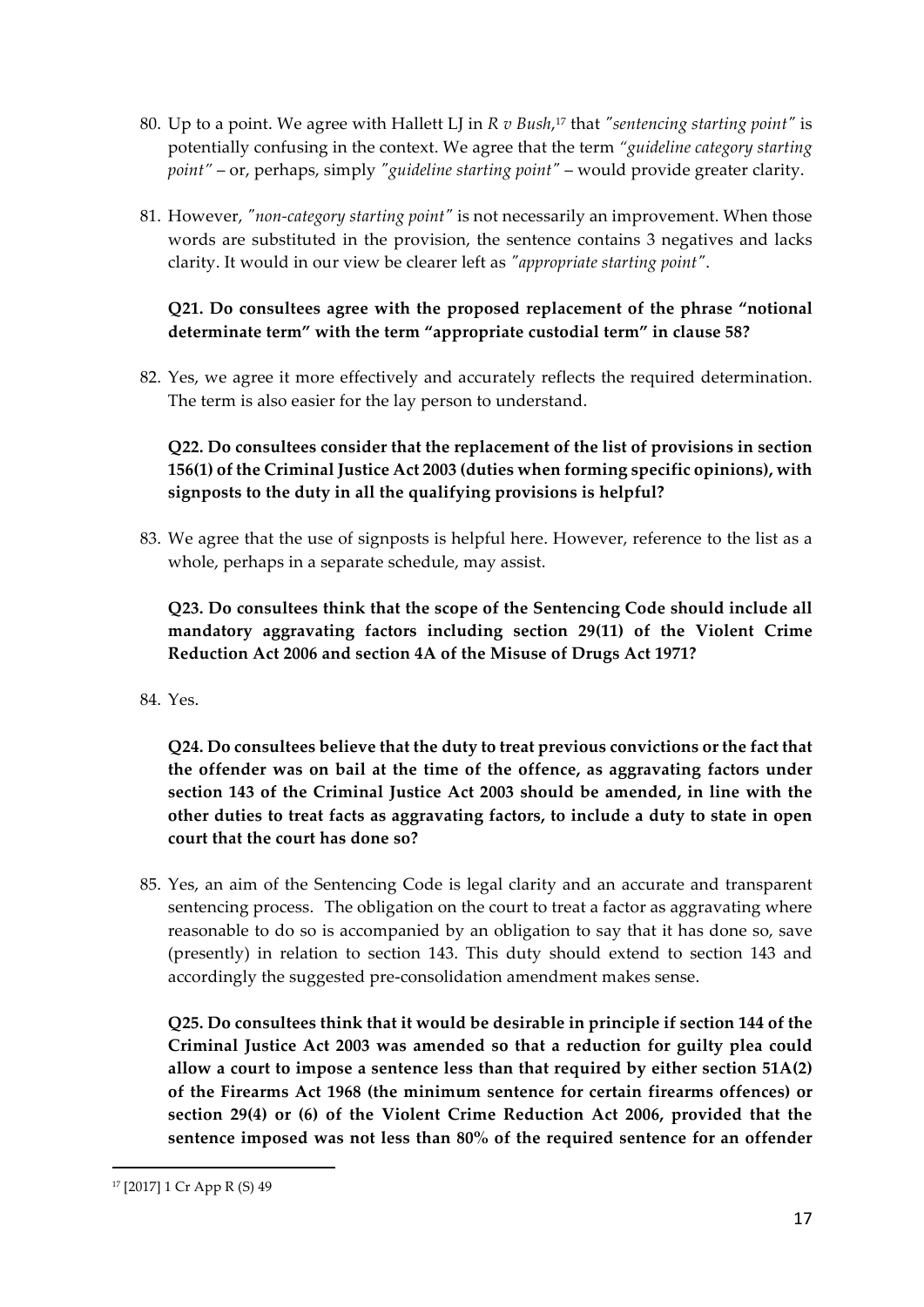**where the offender is over 18? We emphasise that this is not a change that we could make as part of this project but it could form part of a package of recommendations in our final report which go beyond the Sentencing Code as initially enacted.**

86. Yes. Currently, under section 51A(2) of the 1968 Act the court can reduce the sentence where there are exceptional circumstances. It seems right that credit is given for a guilty plea in cases where the correct starting point is at the statutory minimum level to coincide with the general principle that a guilty plea should receive credit. This avoids the need to point to some *"exceptional circumstance"* in order to reach the correct and proper sentence. It would be both fairer and clearer for the courts to be required to adopt a consistent approach with the way in which other statutory minimum sentences are treated (three-strike residential burglaries for example).

**Q26. Do consultees agree that the benefits of restating the definition of specified prosecutor from section 71 of the Serious Organised Crime and Police Act 2005 outweigh the administrative disadvantages and the risk that a prosecutor is not specified under one of the two versions?**

87. Section 73 deals with a person who provides assistance to the specified prosecutor as mitigation. The definition of specified prosecutor given in section 71 would be relevant to this matter: an obvious benefit of providing a definition in the Sentencing Code is that users will not have to make reference to provisions elsewhere. We agree that this benefit outweighs the potential (and relatively limited) administrative burden in updating the Sentencing Code when a fresh prosecutor is so designated.

#### **Chapter 6 – Financial orders and orders relating to property**

**Q27. We welcome consultees' views on the balance that the draft Sentencing Code strikes by including some general provisions on fines, but generally excluding provisions relating to the fine levels and maximum fines for particular offences.**

- 88. We can see the force in not incorporating Part 3 of the MCA 1980 into the Sentencing Code, for the reasons given in the consultation paper (at §6.6-6.8). We do however take the view that it would be helpful to include fine bands (A, B, C) as well as the fine levels, in a simple table in this chapter.
- 89. Having considered the pros and cons of specifying (perhaps by way of a schedule) each offence on the statute book which attracts a fine, together with the statutory maximum, we have concluded that we agree with the approach taken by the Law Commission (see §6.2), which is consistent with that taken in relation to sentence levels generally.

## **Q28. Do consultees find the table showing the summary fines levels over time in clause 84 helpful? Could it be improved?**

90. The table in clause 84 is unlikely to be referred to in practice on more than a very few occasions, given its focus on offences committed between 1983 and 1992. We doubt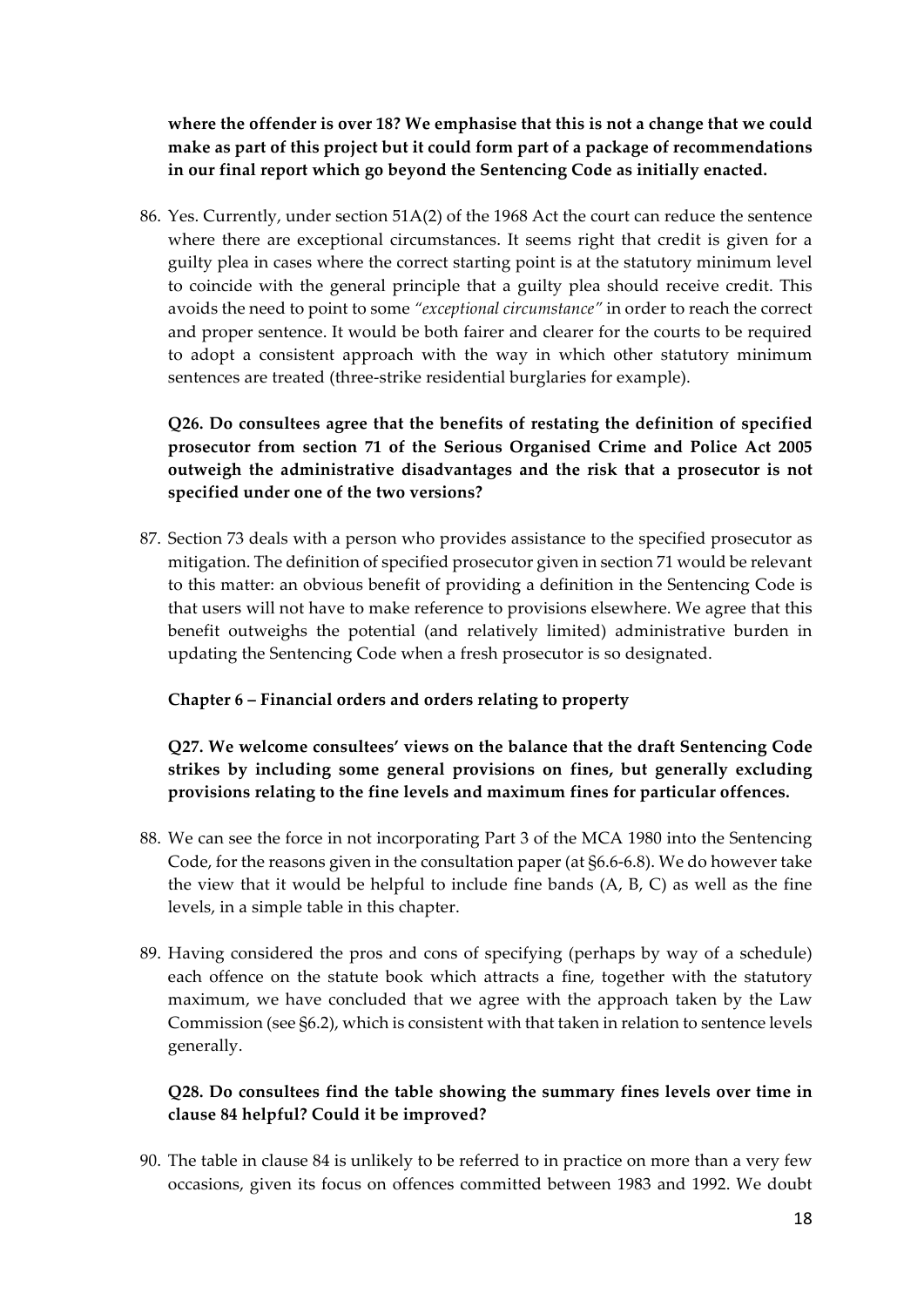that very many such offences which may now come before the courts are likely to result in a financial penalty, given the statutory time limits for prosecuting summaryonly offences (for which most fines imposed by reference to the standard scale would be imposed). However, the layout is clear, accessible and self-contained, so it is probably worth retaining for those rare instances when such a case does fall to be sentenced.

91. See also our comments above (in the section dealing with retroactivity) in relation to the adoption of a similar table for compensation orders / the surcharge.

### **Q29. Do consultees find the new clause 80 which sets out the general power of the Magistrates' Court to impose fines helpful?**

92. A new provision such as clause 80 could be helpful, but we wonder whether it could be more simply drafted as follows:

*"If the relevant offence provision provides that a person convicted of that offence is liable to a fine, a magistrates' court dealing with an offender for that offence may impose a fine of a particular amount."*

### **Q30. Do consultees find the new streamlined compensation order provisions more accessible?**

93. Yes.

**Q31. Do consultees agree that the removal of the limit on compensation orders can safely be retrospectively applied to offences which pre-date its commencement, as an example of the 'clean sweep' in operation, given that the purpose of a compensation order is not punitive in its aims and therefore Article 7 is not engaged.**

- 94. See the discussion above in the context of retroactivity generally.
- 95. We note that there are certain safeguards built into the existing framework when compensation orders are considered, including the requirement to conduct a detailed means enquiry and a necessary link between the order and the harm caused by the predicate offence.
- 96. However, we take the view that the clean sweep should not apply to the provisions in question, as, regardless of the fact that compensation orders are not punitive in their aims, we consider:
	- a) that a compensation order is capable of being considered a "penalty" within the autonomous meaning of that concept in Article 7(1) ECHR; and
	- b) that both Article 7 and the common law principle against retroactivity ought to protect offenders from retrospective removal of the limit on confiscation orders imposed in the Magistrates' Court.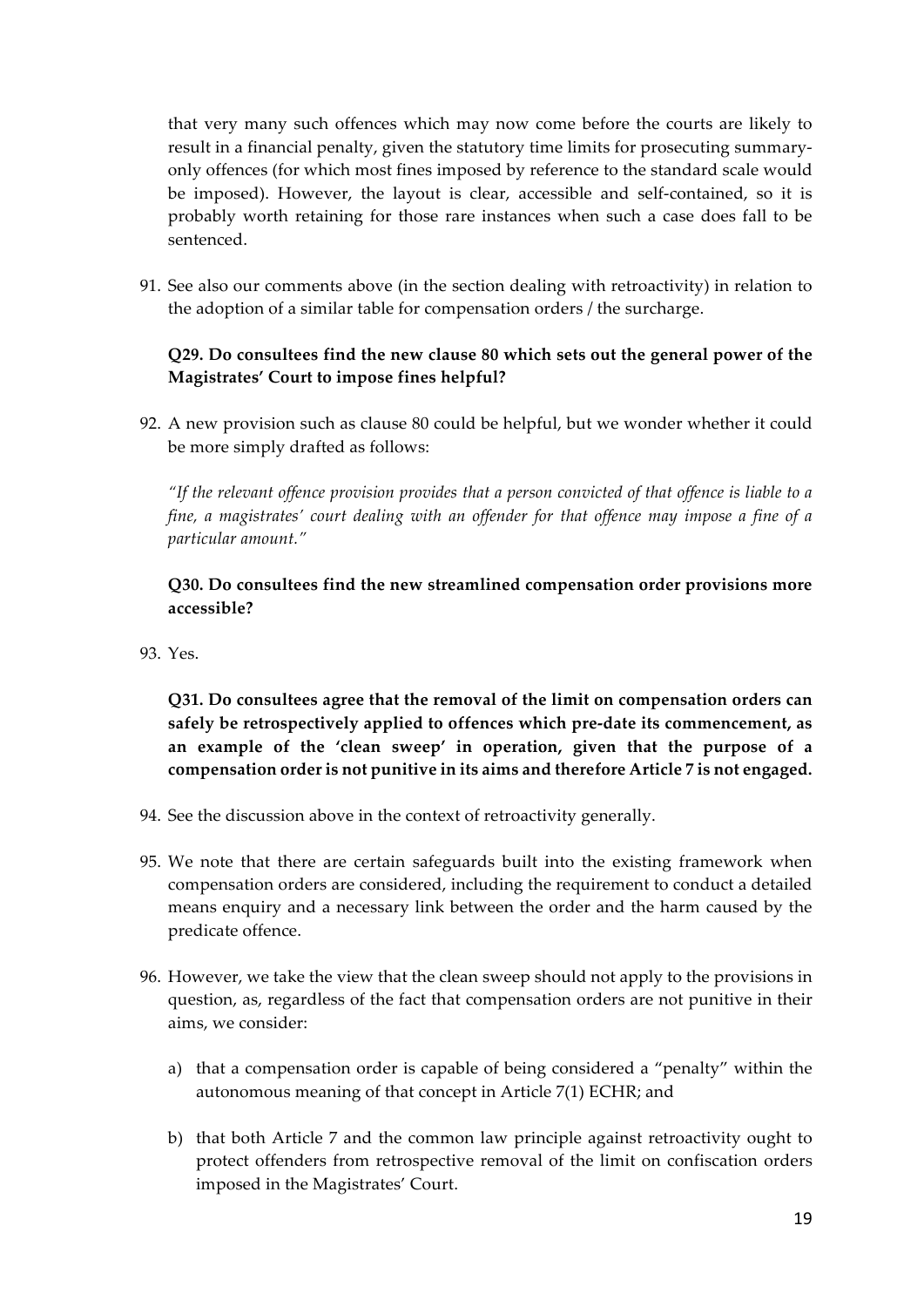## **Q32. Do consultees agree that the table in clause 113 providing a non-exhaustive list of signposts to other conviction forfeiture powers is helpful?**

97. In general, our view is that non-exhaustive lists ought to be avoided in the Sentencing Code insofar as possible. However, we understand that there are over 100 different forfeiture powers, many of which are offence specific. We appreciate the need to strike a balance between including those that are likely to be frequently used and keeping the relevant provisions to a manageable size, and to that end can see force in the inclusion of a non-exhaustive list of the main forfeiture powers – perhaps featuring only those provisions which require mandatory forfeiture of an items or items.

### **Q33. Can consultees offer other suggestions for inclusion in the table in clause 113?**

98. Certain powers under which forfeiture orders are commonly made can be found in the Trade Marks Act 1994 and Consumer Protection Act 1987. We take the view that these provisions ought to be incorporated if a non-exhaustive list that extends beyond mandatory forfeiture orders is included.

#### **Chapter 7 - Community Orders**

# **Q34. Do consultees consider that the material relating to community orders in the draft Sentencing Code has been structured appropriately? Could any improvements be made to the layout of this part?**

- 99. See generally our answer to Q11 and the suggested re-organization of the Third Group of Parts set out there, in particular the separation of penalties available for adults and young offenders.
- 100. Further, and specifically:
	- i) For clarity, Clause 128(1) could perhaps be improved by including the words *"non-custodial"* before *"order imposing one or more community order requirements"*;
	- ii) We suggest that clause 129 follows 134, so that the power to make community orders containing particular *"available requirements"* comes before the table setting out those requirements;
	- iii) We approve of the removal of the provisions dealing with revocation and resentence to Schedule 4, as identified in clause 147.

## **Q35. Do consultees agree that the use of the concept of an "available requirement" [clause 134] has improved the clarity of the law?**

101. Yes, with one caveat. We are concerned that the current drafting of this chapter, and in particular clause 134, may possibly restrict the ability of court centres to try out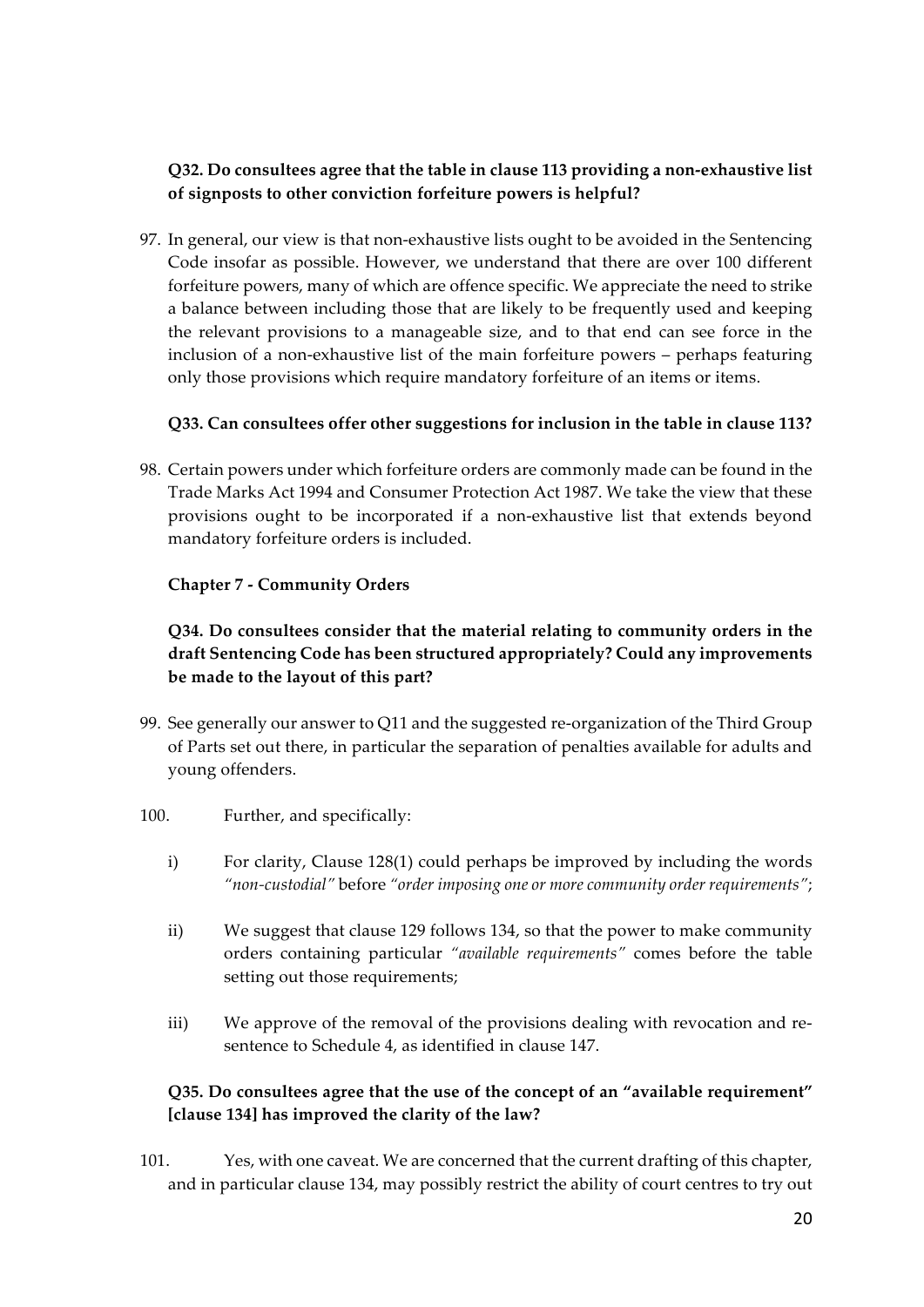new rehabilitative programmes, for example the Choices and Consequences ("C2") Programme operated in Hertfordshire.<sup>18</sup> If there is any risk of such valuable local initiatives being compromised by the ways in which these provisions are currently drafted, we would value the opportunity to provide further input.

102. If thought necessary, it would no doubt be possible for such local initiatives to be recognized in legislation (ideally by way of statutory instrument) and incorporated into the provisions of the Sentencing Code. For example, by the addition of a clause 134(3):

*"(3) Sub-section (1) of this section does not apply where a court makes a community order which imposes a community order requirement that has been approved by the Secretary of State."*

103. If required, a comparable provision could also be incorporated in Part 5, Chapter 5, which dealing with suspended sentence orders.

## **Q36. Do consultees agree that the use of the table showing the available community requirements is an improvement over the current law?**

104. Yes. But note our concerns re: the implications of the increase in the courts' powers to impose a curfew requirement, which are dealt with above in the section on retroactivity.

## **Q37. Do consultees agree that the streamlining changes to the court's powers to revoke and resentence community orders have improved the consistency and clarity of the law?**

105. Yes. Our concerns relating to compliance with Article 7 are moderated in relation to the process of revocation and resentencing by the fact that to become subject to these provisions the offender will have committed another offence / breached their existing community order in some way. They will also have been warned in open court that a possible consequence of so doing would be a custodial sentence. Accordingly, the imposition of a more onerous community order requirement than would have been available at the date of the original sentence does not raise quite the same concerns as those relating to the initial sentence.

## **Chapter 8 - Suspended Sentence Orders**

 

**Q38. Do consultees believe that the material relating to suspended sentence orders in the Draft Code is appropriately structured? Can they suggest any ways in which it might be improved?**

106. Generally, yes. But see our comments in relation to Q34 and the ordering of the community requirements table *vis-a-vis* the power to impose an available community

<sup>18</sup> **https://www.herts.police.uk/Information-and-services/About-us/C2-Programme.aspx**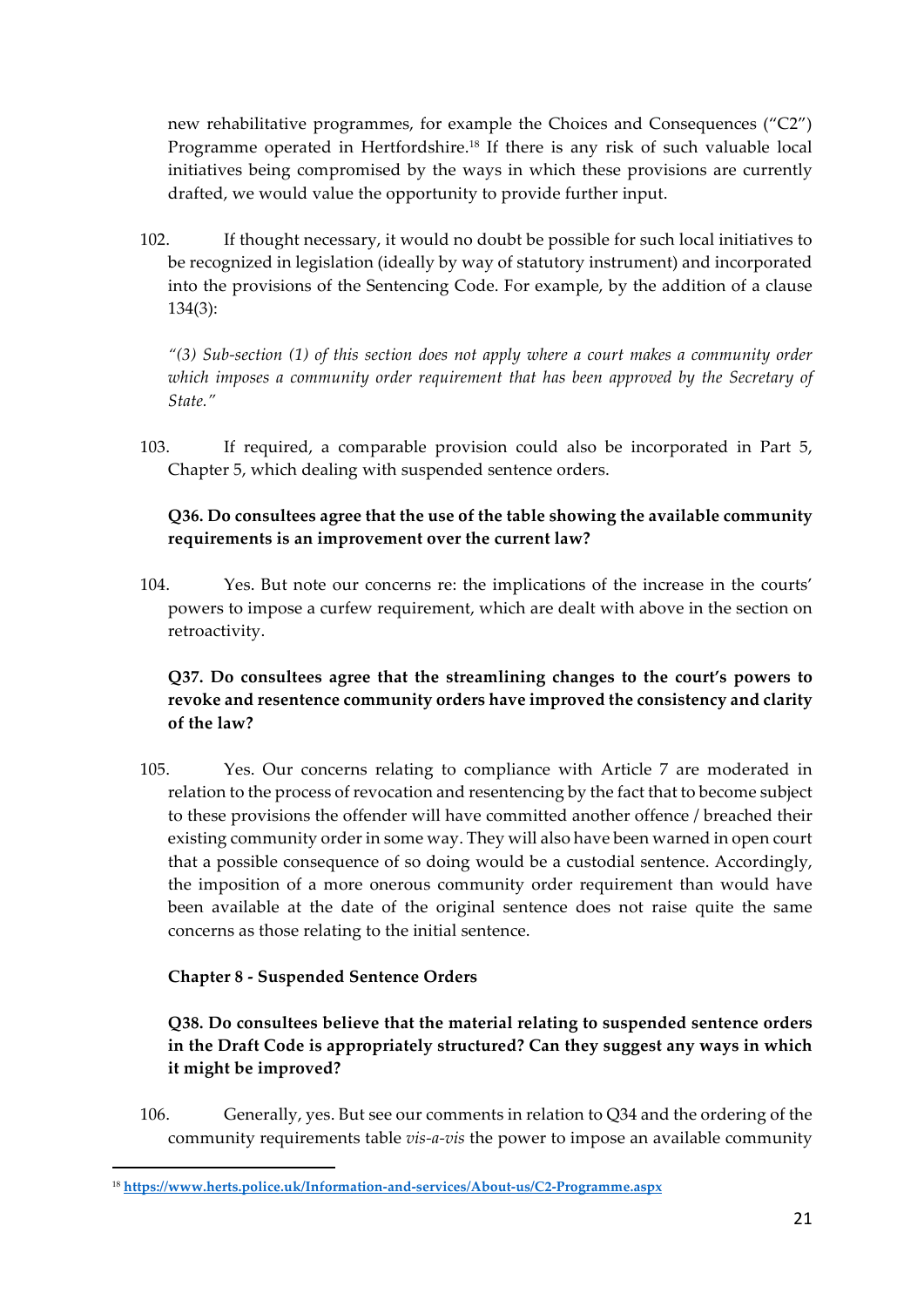requirement. For the same reasons as those given above, we would suggest that clause 201 should follow clause 204.

**Q39. Do consultees consider that the table in clause 201 setting out the restrictions and obligations in relation to the imposition and availability of community requirements is helpful?**

107. Yes.

**Q40. Do consultees believe that the substantial rearrangement of paragraphs 8 to 12 of schedule 12 to the Criminal Justice Act 2003 in paragraphs 10 to 21 of schedule 10 clarifies the powers of the magistrates' courts and Crown Courts where an offender serving a suspended sentence order is before them?**

108. Yes.

**Q41. Do consultees think that the re-ordering of schedule 13 to the Criminal Justice Act 2003 in schedule 11 improves the clarity and accessibility of the law?**

109. Yes.

**Q42. Do consultees agree that the introduction of the phrases SSSO and NISSO in schedule 11 is useful?**

110. Yes.

**Chapter 9 - Custodial Sentences**

**Q43. Do consultees agree that it is desirable to split the provisions relating to specific custodial sentences into three age groups, under 18, 18 to 20 and 21 and over, and to group the clauses for each age group together?**

111. Yes. Grouping provisions by availability rather than disposal type makes more sense when one considers that the exercise of researching, making submissions and determining sentence in a particular case is necessarily offender-specific. See above (Q11) for general comments re: structure.

## **Q44. Do consultees consider that the provisions relating to the different variations of custodial sentence should be arranged in ascending, or descending, order of severity?**

112. As noted above in relation to the structure of the Third Group of Parts (Q11), opinion is divided on this point. In favour of the descending order approach is the fact that, once the tribunal is within the range of custodial sentences, it makes sense to dismiss those options which are not open to the court first – for example, dangerousness needs to be considered (and if necessary dismissed) in qualifying cases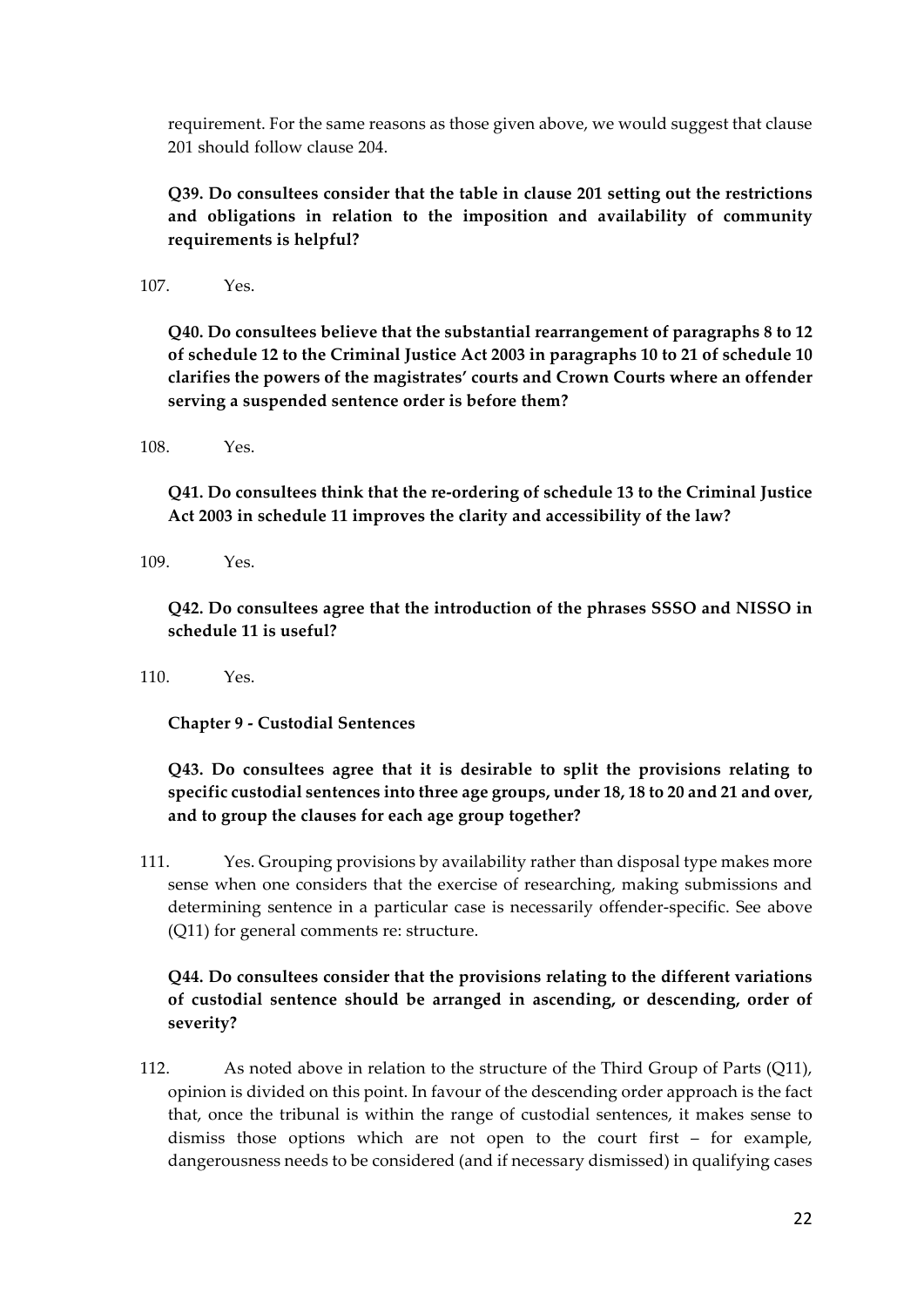before a determinate sentence may be imposed. Similarly, if a mandatory life sentence is required to be imposed, lesser sentencing powers are irrelevant.

- 113. On the other hand, as a court is required to pass the minimum sentence commensurate with the seriousness of the offence (pursuant to s.152 of the Criminal Justice Act 2003, reflected in clause 160(2) of the draft Sentencing Code) there is some sense in the ascending approach, starting with a SSO, which is practically the next step up from a community order, and the lowest sentence that can be imposed once the custody threshold is crossed.
- 114. We have no clear preference as to the order, provided that a logical structure is adopted.

**Q45. Do consultees believe that either a "catch-all term" to cover all custodial sentences, or removing the distinction between a sentence of imprisonment or detention in a young offender institution, with the one sentence simply being served in a different place depending on age, might be desirable?**

115. Yes. This is a simple reform that would reduce confusion between the various types of custodial disposal – each of which is defined by the essential feature of deprivation of liberty. That said, choosing the term may be fraught with difficulty, as *"custody"* applies to pre-trial detention as well as that post-sentence, whereas *"imprisonment"* is only (properly) used at present to denote custody following sentence.

# **Q46. Do consultees consider that the benefits of re-drafting sections 132 and 133 of the Magistrates' Courts Act 1980 into the Sentencing Code outweighs the potential disadvantages?**

116. Yes. However, we query whether s.158(2) ought to appear before s.153 in the Sentencing Code, it being a general *de minimis* provision.

## **Q47. Do consultees agree that the re-drafting of section 91 of the Powers of Criminal Courts (Sentencing) Act 2000 makes the provision easier to follow and apply?**

117. Up to a point. But it could be improved by, for example, including reference in clause 169(2) (and in clause 171) to a separate schedule containing the relevant provisions, as has been done with clause 169(1).

## **Q48. Do consultees agree that the clean sweep should not apply to sections 225 or 226 of the Criminal Justice Act 2003?**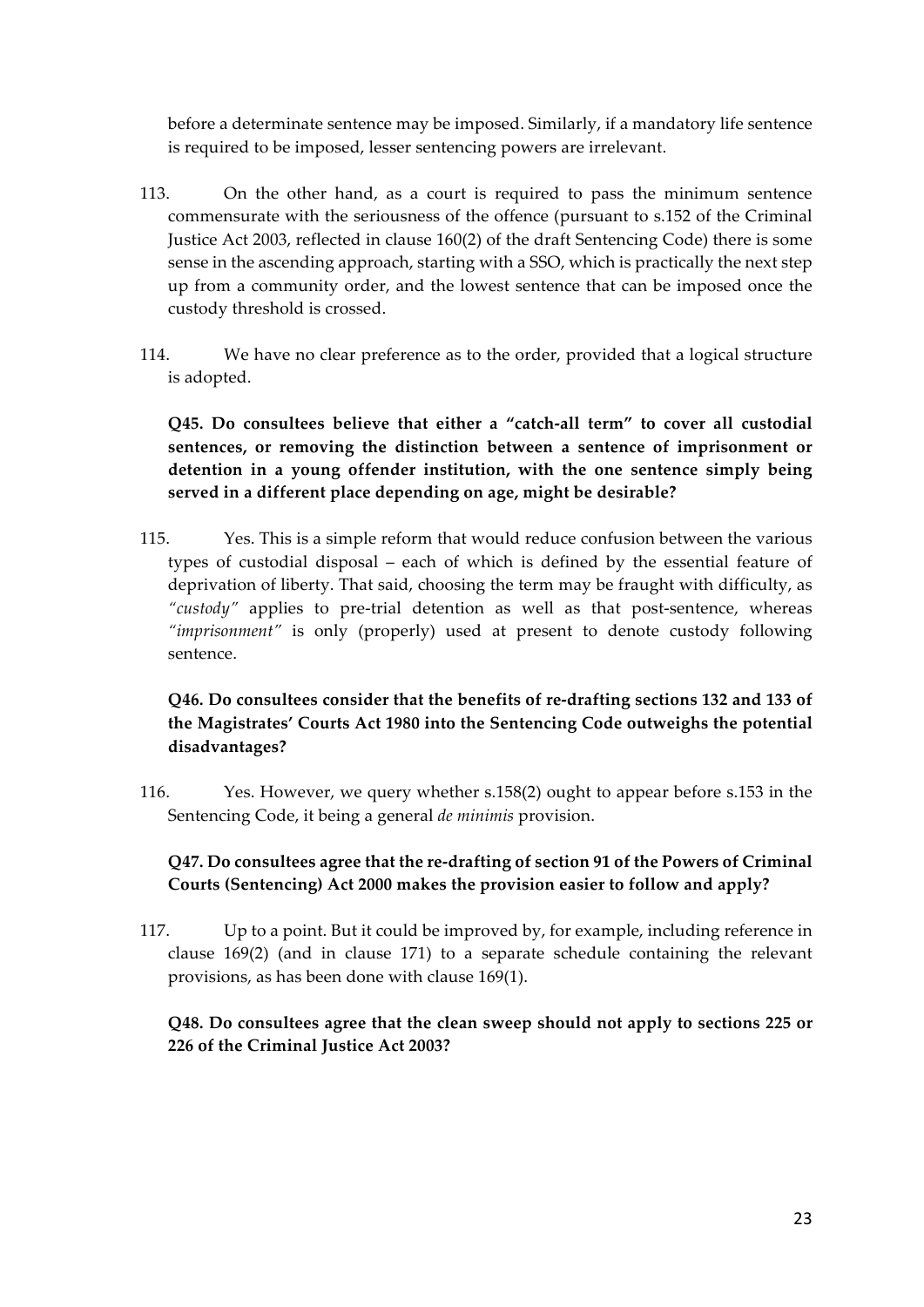118. Yes. The distinction with s.226A – in which the existing law provides for extended sentences to be imposed either before or after the commencement of the relevant provisions - is properly made in the drafting. 19

**Q49. Do consultees agree that the approach taken in the re-drafted version of schedule 9 of listing the cut-off date for the offence in column 2 is useful?**

119. Yes. This is a very good idea.

**Q50. Do consultees agree with the approach taken in splitting up schedule 15 to the Criminal Justice Act 2003 into three schedules: one for non-sentencing purposes, one for the purposes of references to specified offences and one for the purposes of life sentences under the re-drafted versions of sections 225 and 226 of the Criminal Justice Act 2003?**

120. Yes. It is somewhat cumbersome to navigate these provisions, but that is not the fault of the Law Commission and in any event this is a definite improvement on what went before.

## **Q51. Do consultees find the signposts to the definitions of "specified offence" and "serious offence", as well as the test of dangerousness, helpful?**

121. The signposting is helpful. The separation of *"specified"* and *"serious"* offences into clauses 221 and 222 is also probably helpful. However, we query whether the change in terminology from *"serious offence"* to *"Schedule 13"* offence is a step towards or away from clarity and accessibility?

## **Q52. Do consultees think that all minimum sentence provisions listed in paragraph 9.41 should be re-drafted in the Sentencing Code?**

122. Yes.

**Q53. If not, which provisions should be re-drafted in the Sentencing Code, and which ought to be left in their current locations?**

123. N/A.

**Q54. Do consultees agree that we have included all the provisions relating to the administration of sentence that a court needs to be aware of when sentencing to properly exercise its functions?**

124. Yes.

 

#### **Chapter 10 - Further Powers Relating to Sentence**

<sup>19</sup> We consider that it may not be strictly accurate to describe sentences imposed under ss.225 / 226 as being *"mandatory"*, but that does not affect our answer to this question.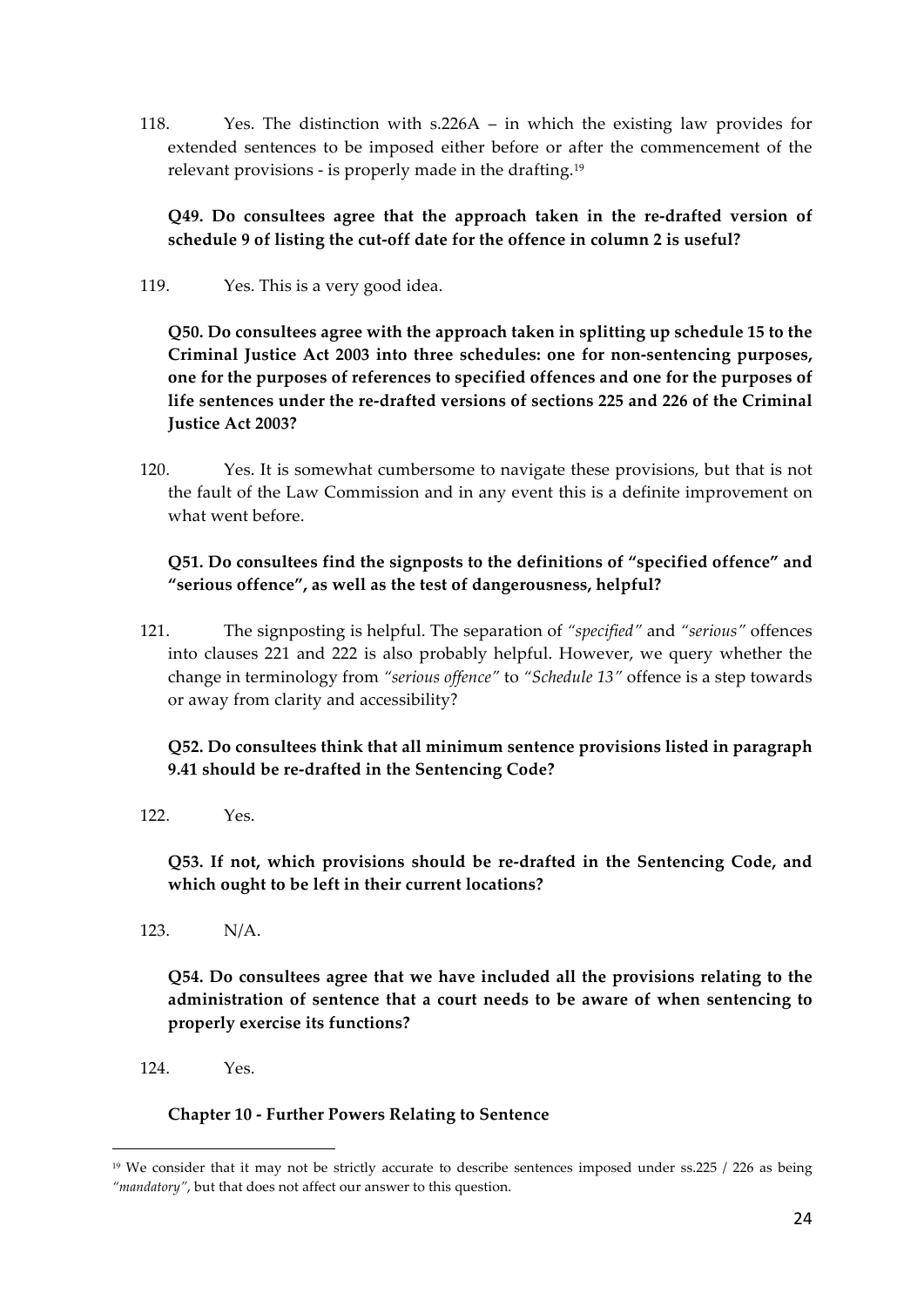**Q55. Do consultees agree that the orders included in clause 262 are those which a sentencing judge needs to be aware of? Are there some which ought to have been included which are not, or some which are included which should be omitted?**

125. It may also be worth signposting powers under the Licensing Act 2003 to e.g. remove a Designated Premises Supervisor or make a closure order. While not common in the Crown Court, they are relatively widely used in the Magistrates' Court.

## **Q56. Do consultees agree that restraining orders on acquittal belong in the Sentencing Code?**

126. Only if they are appropriately identified as being non-conviction disposals, and preferably by way of signpost rather than inclusion in the Sentencing Code itself. See our comments in the overview above.

**Q57. Do consultees agree with the decision to signpost, but not to re-draft, Sexual Harm Prevention Orders? If the view is that they should be re-drafted into the Sentencing Code, do consultees consider that this justifies splitting the versions available on application and the variations available to a sentencing court and splitting schedule 3, re-drafting it in the Sentencing Code for the purpose of Sexual Harm Prevention Orders and leaving in the Sexual Offences Act 2003 for the purpose of notification?**

127. We can see the force in signposting rather than redrafting SHPOs, as a court dealing with sexual offenders will already likely to be operating within the framework of the SOA 2003, and it is important to read the provisions of that Act governing SHPOs together with the statutory scheme into which they fall. However, we are concerned that any such signposting should be as comprehensive as possible, and to that end would suggest the inclusion of a reference to Sexual Risk Orders within the Code (to mirror the reference to SHPOs).

## **Q58. Do consultees think that the format of the table of signposts in clause 262 is helpful? Could it be improved?**

128. It is certainly helpful. It may perhaps be clearer if the description is placed in the first column and the provision in the second.

## **Q59. Do consultees agree that sentences imposed by the magistrates' courts take effect from the beginning of the day on which they are imposed (unless otherwise directed), and that section 154 of the Powers of Criminal Courts (Sentencing) Act 2000 should be extended to them to make this clear?**

129. Yes. It might also be worth making specific mention of s.133 of the Magistrates' Courts Act 1980 which allows Magistrates' Courts to direct that a sentence run consecutively to one already being served (though NB not one from which the defendant has been released – s.265 CJA 2003).